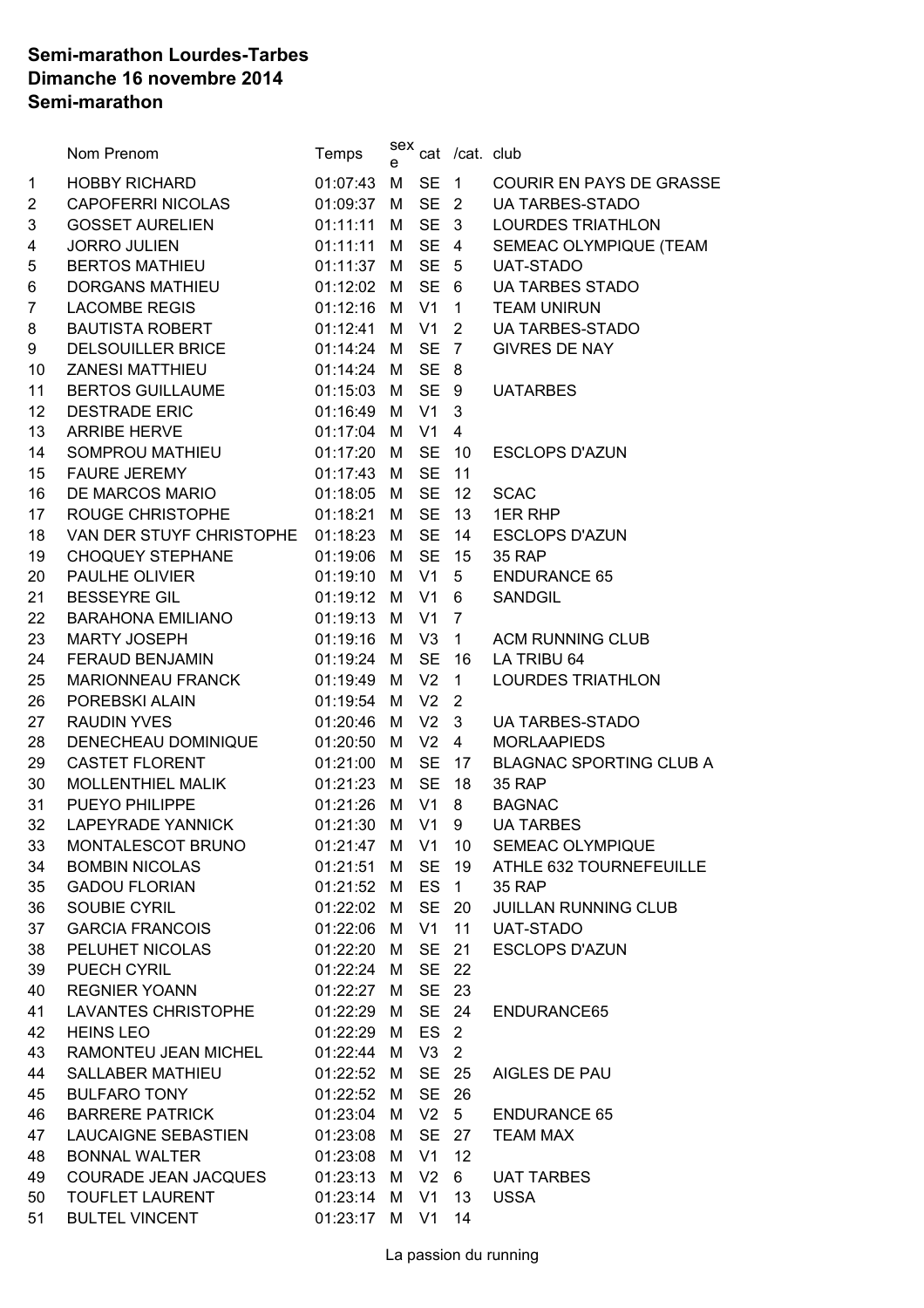| 52 | FERREIRA GREGORY                         | 01:23:23      | M | <b>SE</b>      | -28            | <b>TEAM PY'RUNNERS</b>            |
|----|------------------------------------------|---------------|---|----------------|----------------|-----------------------------------|
| 53 | <b>BUOLI STEPHANE</b>                    | 01:23:24      | M | V <sub>1</sub> | 15             | 1ER RHP                           |
| 54 | <b>CARRERE OLIVIER</b>                   | 01:23:24      | M | <b>SE</b>      | 29             |                                   |
| 55 | <b>FUERTES ALEXANDRE</b>                 | 01:23:53      | M | <b>SE</b>      | 30             | RUN CLUB 65                       |
| 56 | <b>AUBRION GERALDINE</b>                 | 01:24:02      | F | V <sub>1</sub> | $\mathbf{1}$   | <b>ENDURANCE 65</b>               |
| 57 | <b>VITALONE OSWALD</b>                   | 01:24:27      | M | V <sub>2</sub> | 7              |                                   |
| 58 | <b>TROC ERIC</b>                         | 01:24:36      | M | V <sub>2</sub> | 8              | <b>JUILLAN RUNNING CLUB</b>       |
| 59 | <b>IDRAC PATRICE</b>                     | 01:24:41      | M | V <sub>1</sub> | 16             |                                   |
| 60 | <b>BOUHETTA RADOINE</b>                  | 01:24:44      | M | <b>SE</b>      | 31             | 1ER RHP                           |
| 61 | SOLANS JEAN-PIERRE                       | 01:24:44      | M | V3             | 3              | AIGLES DE PAU                     |
| 62 | <b>KUNAKEY ROBIN</b>                     | 01:24:44      | M | V <sub>2</sub> | 9              |                                   |
| 63 | <b>MARGUIER HUBERT</b>                   | 01:24:51      | M | SE             | 32             |                                   |
| 64 | POUVREAU WILLIAM                         | 01:25:01      | M | V <sub>1</sub> | 17             | <b>35 RAP</b>                     |
| 65 | HELBECQUE FLORIAN                        | 01:25:03      | M | V <sub>1</sub> | 18             | <b>35 RAP</b>                     |
| 66 | <b>ALARY THOMAS</b>                      | 01:25:07      | M | <b>SE</b>      | 33             |                                   |
| 67 | <b>GUITTARD CHRISTOPHE</b>               | 01:25:14      | M | SE             | 34             |                                   |
| 68 | <b>HOURDEBAIGT JOEL</b>                  | 01:25:14      | M | V <sub>1</sub> | 19             |                                   |
| 69 | EL MHARRAF ECHEME                        | 01:25:17      | M | <b>SE</b>      | 35             |                                   |
|    | MONTEGUT ALEXANDRE                       |               |   | <b>SE</b>      |                |                                   |
| 70 |                                          | 01:25:18      | M |                | 36             | SEMEAC OLYMPIQUE<br><b>ORANGE</b> |
| 71 | <b>BORD PATRICK</b>                      | 01:25:19      | M | <b>SE</b>      | 37             |                                   |
| 72 | <b>OZANNE ANDRE</b>                      | 01:25:21      | M | V <sub>4</sub> | $\mathbf{1}$   | <b>IBM FRANCE BORDEAUX</b>        |
| 73 | <b>GOURRAT BERTRAND</b>                  | 01:25:31      | M | V <sub>1</sub> | 20             |                                   |
| 74 | <b>LASSALLE FABRICE</b>                  | 01:25:34      | M | V <sub>1</sub> | 21             | <b>UATARBES</b>                   |
| 75 | <b>DUCHET GERALD</b>                     | 01:25:37      | M | <b>SE</b>      | 38             | PAU TRIATHLON                     |
| 76 | <b>VICENTE VICTOR</b>                    | 01:25:41      | M | V <sub>1</sub> | 22             | <b>UAT</b>                        |
| 77 | <b>ABADIE CHARLES</b>                    | 01:25:55      | M | <b>SE</b>      | 39             |                                   |
| 78 | SOUBIE JEROME                            | 01:25:58      | M | <b>SE</b>      | 40             | <b>JUILLAN RUNNING CLUB</b>       |
| 79 | <b>CASANOVA DAVID</b>                    | 01:26:00      | M | <b>SE</b>      | 41             |                                   |
| 80 | <b>BIZ PASCAL</b>                        | 01:26:03      | M | V <sub>1</sub> | 23             | <b>LOS ESQUIROUS</b>              |
| 81 | PEBOSCQ OLIVIER                          | 01:26:15      | M | V <sub>1</sub> | 24             |                                   |
| 82 | <b>ROSSONI CEDRIC</b>                    | 01:26:20      | M | <b>SE</b>      | 42             | <b>BLAGNAC SC</b>                 |
| 83 | DE OLIVEIRA MARCO                        | 01:26:32      | M | <b>SE</b>      | 43             | <b>TEAM AHUMATS</b>               |
| 84 | SOUBIROU SEBASTIEN                       | 01:26:32      | M |                | SE 44          | <b>TEAM AHUMATS</b>               |
| 85 | <b>CAPPIA PHILIPPE</b>                   | 01:26:52      |   | M V1 25        |                |                                   |
| 86 | <b>FOURCADE ERIC</b>                     | 01:27:07 M V1 |   |                | 26             |                                   |
| 87 | <b>SEMBRES GILLES</b>                    | 01:27:11 M    |   | SE 45          |                |                                   |
| 88 | HORTALA STEPHAN                          | 01:27:14 M V1 |   |                | 27             | <b>ASCAUREILHAN</b>               |
| 89 | <b>VIDAL PAUL ETIENNE</b>                | 01:27:15      | M |                | SE 46          |                                   |
| 90 | DUPONT GEOFFREY                          | 01:27:16      | M |                | ES 3           | <b>LOURDES TRIATHLON</b>          |
| 91 | LE DORSE SEBASTIEN                       | 01:27:19      | M |                | SE 47          |                                   |
| 92 | <b>CAZENAVE GUY</b>                      | 01:27:27      | M |                | V2 10          | SEMEAC OLYMPIQUE                  |
| 93 | LOUSTAUD THIERRY                         | 01:27:42      | М | V1             | 28             | <b>LIMOGES ATHLE</b>              |
| 94 | ESCALE JACQUES                           | 01:27:49      | M | V3             | 4 <sup>1</sup> | <b>ESCLOPS D'AZUN</b>             |
| 95 | LAIGO YVES                               | 01:27:52      | M | V1             | 29             |                                   |
| 96 | <b>GREMEAUX MICHEL</b>                   | 01:27:59 M V1 |   |                | 30             | <b>MAGNOAC TRAIL</b>              |
| 97 | DESBETS JEAN PHILIPPE 01:28:00 M         |               |   | V1             | 31             | TRAIL DU MAGNOAC                  |
| 98 | <b>CAMBOURS JEAN BERNARD</b>             | 01:28:03      | M | V <sub>2</sub> | 11             |                                   |
| 99 | <b>LATAPIE PATRICE</b>                   | 01:28:03      | M | <b>SE</b>      | 48             |                                   |
|    | 100 IGAU CEDRIC                          | 01:28:05      | M |                | SE 49          | <b>UALOURDES</b>                  |
|    | 101 WISSEN NICOLAS                       | 01:28:09      | M |                | SE 50          |                                   |
|    | 102 NABAIS GILLES                        | 01:28:09      | M | V1             | 32             | <b>35 RAP</b>                     |
|    | 103 FRICONET EMMANUEL 01:28:12           |               | М | V1             | 33             | <b>LIMOGES ATHLE</b>              |
|    | 104 NADEAU PIERRE                        | 01:28:13 M    |   | SE 51          |                |                                   |
|    | 105 TREMAIONE DIEGO                      | 01:28:27      | M | $V2$ 12        |                |                                   |
|    | 106 DAVID MORGAN                         | 01:28:30 M    |   |                | SE 52          |                                   |
|    | 107 ORTIZ CHRISTOPHE 01:28:32            |               | М | V1             | 34             |                                   |
|    | 108 CERISIER CHRISTOPHE 01:28:34 M V1 35 |               |   |                |                | <b>JSO VTT</b>                    |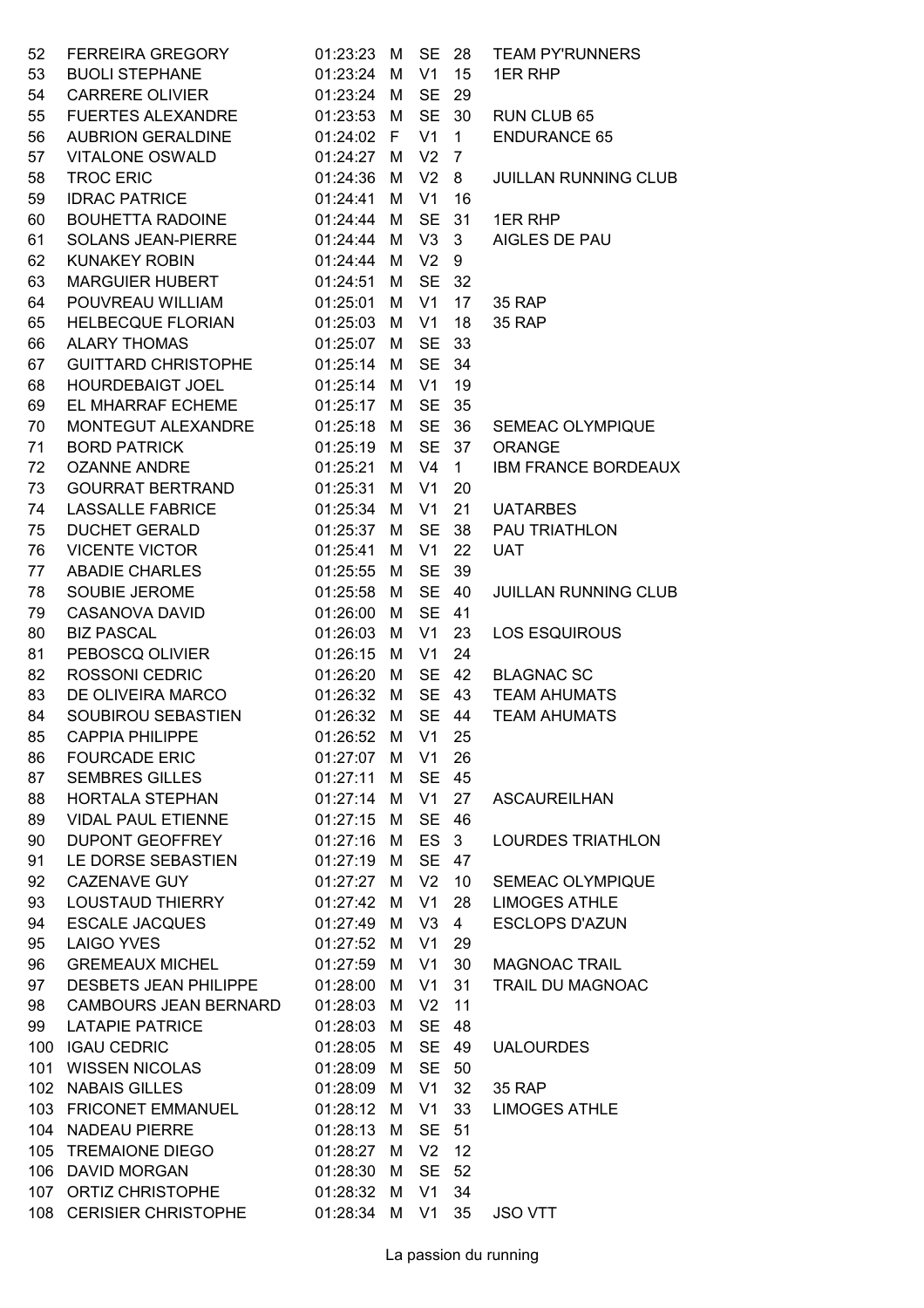|     | 109 PARDON LAURENT                      | 01:28:35         | М   | V1             | 36             |                                       |
|-----|-----------------------------------------|------------------|-----|----------------|----------------|---------------------------------------|
|     | 110 AUBERT MATTHIEU                     | 01:28:36         | М   | <b>SE</b>      | 53             |                                       |
| 111 | <b>LOUSTEAU DIDIER</b>                  | 01:28:40         | M   | V1             | 37             | <b>ESCLOPS AZUN</b>                   |
|     | 112 KUCHNA QUENTIN                      | 01:28:45 M       |     | <b>SE</b>      | 54             | <b>35 RAP</b>                         |
|     | 113 MENDEZ BENJAMIN                     | 01:28:55         | М   | <b>SE</b>      | 55             |                                       |
|     | 114 BUREU PHILIPPE                      | 01:28:55         | М   | V <sub>1</sub> | 38             | AZZURO PYRENEES 64                    |
|     | 115 BIENNARD VINCENT                    | 01:28:58         | м   | <b>SE</b>      | 56             | <b>JAB</b>                            |
|     | 116 ABADIE DIDIER                       | 01:28:58         | М   | <b>SE</b>      | 57             |                                       |
|     | 117 EVRARD FRANCK                       | 01:29:03         | М   | V1             | 39             | <b>BILLERE ATHLETIC TRIATH</b>        |
|     | 118 LEPEC STEPHANE                      | 01:29:07         | M   | V1             | 40             | 1ER RHP                               |
|     | 119 CAUBET GUY                          | 01:29:08         | М   | V <sub>3</sub> | 5              | <b>UAT</b>                            |
|     | 120 BARRAGAT JEREMY                     | 01:29:11         | М   | <b>SE</b>      | 58             |                                       |
| 121 | <b>VACHETTE GHISLAIN</b>                | 01:29:11         | M   | <b>SE</b>      | 59             | <b>UA TARBES STADO</b>                |
|     | 122 SOUBIROU FABIEN                     | 01:29:12         | - M |                | SE 60          | AZZZURRO PYRENEES 64                  |
| 123 | <b>GASTELLU CATHY</b>                   | 01:29:12         | F   | <b>SE</b>      | $\mathbf{1}$   | AZZURRO PYRENEES 64                   |
|     | 124 LALANNE OLIVIER                     | 01:29:24         | М   | V1             | 41             |                                       |
|     | 125 MAULEON SYLVAIN                     | 01:29:27         | M   | <b>SE</b>      | 61             |                                       |
|     | 126 CAZAUX BERNARD                      | 01:29:29         | M   | V1             | 42             | <b>U.A.LOURDES</b>                    |
|     | 127 YAGOUB MOUSTAFA                     | 01:29:32         | M   | <b>SE</b>      | 62             |                                       |
| 128 | <b>MECCHIA MARC</b>                     | 01:29:34         | М   | V <sub>2</sub> | 13             | <b>UAC</b>                            |
| 129 | <b>CUELLO OLIVIER</b>                   | 01:29:40         | М   | <b>SE</b>      | 63             |                                       |
|     | 130 VALLOT CEDRIC                       | 01:29:40         | М   | <b>SE</b>      | 64             | <b>ACM RUNNING CLUB</b>               |
|     | 131 SARIE CHRISTOPHE                    | 01:29:42 M       |     | V1             | 43             | RUNNING ORDIZAN CLUB                  |
|     | 132 LAGRILLE ERIC                       | 01:29:42         | М   | V <sub>2</sub> | 14             | <b>AZZURRO PYRENEES 64</b>            |
| 133 | MURATORE JOSEPH                         | 01:29:43         | м   | V <sub>2</sub> | 15             | <b>UA LOURDES</b>                     |
|     | 134 PEYREGNE VINCENT                    | 01:29:52         | M   | ES.            | $\overline{4}$ |                                       |
| 135 | <b>BOUADJADJ DJAMEL</b>                 | 01:30:06         | M   | <b>SE</b>      | 65             | 35 RAP                                |
| 136 | <b>DASQUE LUDOVIC</b>                   | 01:30:13         | M   | <b>SE</b>      | 66             |                                       |
| 137 | <b>GARCIA RESINO WILLIAM</b>            | 01:30:15         | м   | V1             | 44             | CSA 35øRAP                            |
| 138 | <b>FRANCOIS RONAN</b>                   | 01:30:18         | М   | <b>SE</b>      | 67             | 35 RAP                                |
| 139 | PREVOT MARC                             | 01:30:20         | М   | <b>SE</b>      | 68             |                                       |
| 140 | NAULEAU ANTHONY                         | 01:30:28         | M   | <b>SE</b>      | 69             |                                       |
| 141 | <b>LEBRETON PHILIPPE</b>                | 01:30:43         | М   | <b>SE</b>      | 70             |                                       |
|     | 142 CORTADE XAVIER                      |                  |     |                |                | 01:30:45 M V1 45 SEMEAC OLYMPIQUE     |
|     | 143 CAZAJOUS PATRICE                    |                  |     |                |                | 01:30:46 M V1 46 JUILLAN RUNNING CLUB |
|     | 144 SEGUES BENOIT                       | 01:30:53 M       |     |                |                | SE 71 UA LOURDES                      |
|     | 145 THEARD VALENTIN                     | 01:31:00 M       |     |                | SE 72          | <b>TOULOUSE TRIATHLON</b>             |
|     | 146 BEARD THIERRY                       | 01:31:01 M       |     | V <sub>2</sub> | 16             |                                       |
|     | 147 PEIFFER DAVID                       | 01:31:01 M       |     | <b>SE</b>      | 73             |                                       |
|     | 148 LINZA NICOLAS                       | 01:31:03 M       |     | <b>SE</b>      | 74             |                                       |
|     | 149 LALAQUE JEAN PIERRE                 | 01:31:04 M       |     | V1 47          |                |                                       |
|     | 150 GESTAS ANDRE                        | 01:31:06 M       |     | V <sub>2</sub> | 17             | UAT                                   |
|     | 151 MUR FREDERIC                        | 01:31:09 M       |     | V <sub>2</sub> | 18             | <b>CYCLO ROUE LIBRE</b>               |
|     | 152 LALANNE JEROME                      | 01:31:09 M       |     | V1             | 48             | JUILLAN RUNNING CLUB                  |
|     | 153 ARRASSUS ALAIN                      | 01:31:11 M       |     | V <sub>2</sub> | 19             | <b>TOBESPORT CORSICA</b>              |
|     | 154 LACAZE ERIC                         | 01:31:14 M       |     | V1             | 49             |                                       |
|     | 155 ANDRE ERIC                          | 01:31:21 M       |     | V <sub>2</sub> | 20             |                                       |
|     | 156 BANDINELLI PATRICE                  | 01:31:27 M       |     | V1             | 50             | <b>35 RAP</b>                         |
|     | 157 FONTAN GILLES                       | 01:31:36 M       |     | <b>SE</b>      | 75             |                                       |
|     | 158 ILIC STANIMIR                       | 01:31:37 M       |     | V <sub>2</sub> | 21             |                                       |
|     | 159 PRISSE SANDRINE                     | 01:31:42 F V1 2  |     |                |                | <b>ESCLOPS D'AZUN</b>                 |
|     | 160 GRIMAL OLIVIER                      | 01:31:44 M       |     | V1             | 51             |                                       |
|     | 161 KANEKO HIDEYO                       | 01:31:50 M       |     | <b>SE</b>      | - 76           |                                       |
|     | 162 BARTHELEMY SYLVAIN                  | 01:31:53 M       |     | V <sub>2</sub> | 22             |                                       |
|     | 163 HALM DAVID                          | 01:32:02 M       |     | V1             | 52             |                                       |
|     | 164 LATRUBESSE FREDERIC                 | 01:32:04 M       |     | <b>SE</b>      | 77             |                                       |
|     | 165 GLAIN PASCAL <b>Andrew Strutter</b> | 01:32:06 M V1 53 |     |                |                |                                       |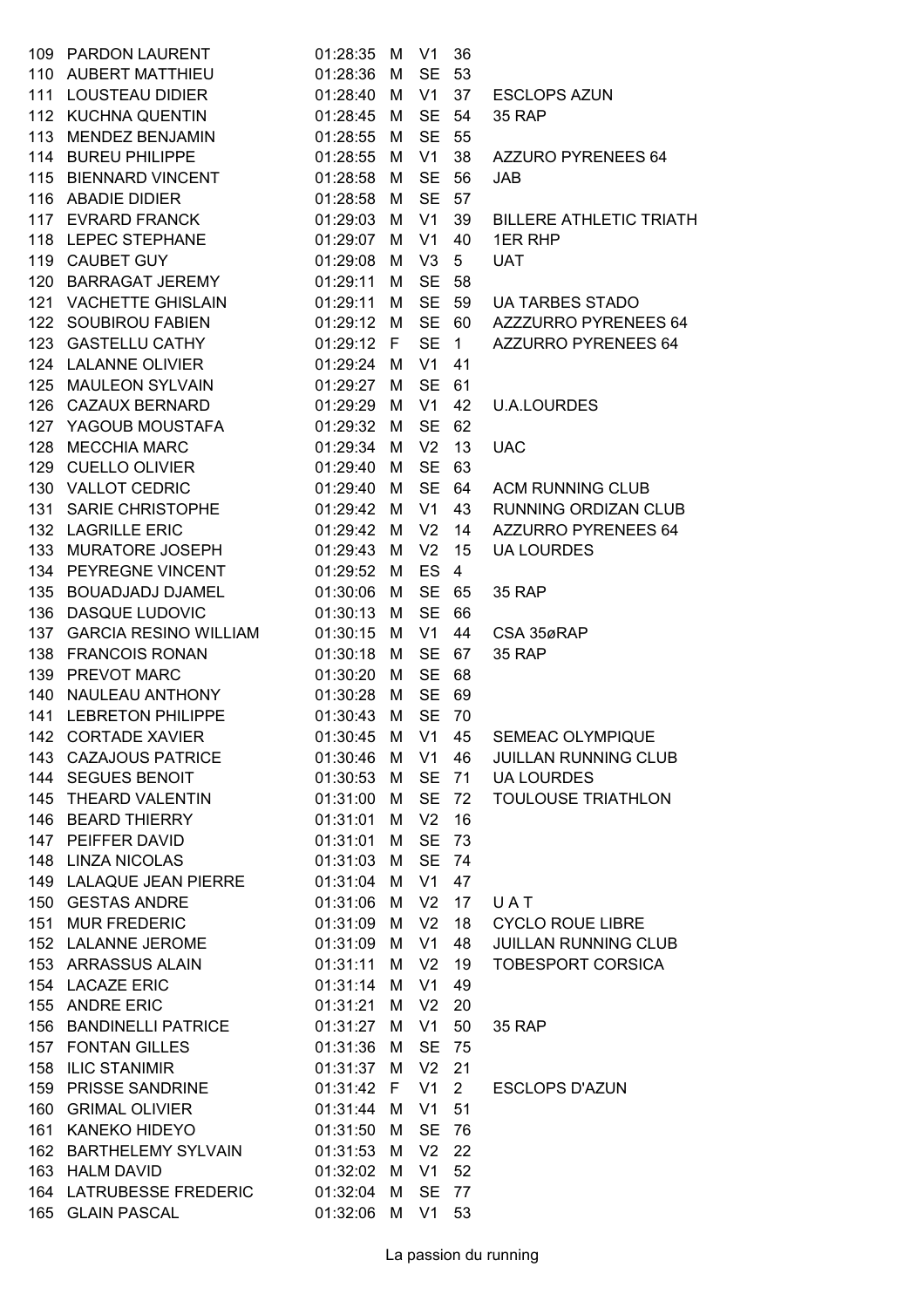| 166 SAJOUS JULIA              | 01:32:08 F |   | <b>SE</b>       | $\overline{\phantom{0}}^2$ |                           |
|-------------------------------|------------|---|-----------------|----------------------------|---------------------------|
| 167 VELUT DANIEL              | 01:32:19   | M | V <sub>2</sub>  | - 23                       |                           |
| 168 FOISSAC REMY              | 01:32:28   | М | <b>SE</b>       | - 78                       |                           |
| 169 SPINNATO MAXIME           | 01:32:28   | M | ES <sub>5</sub> |                            |                           |
| 170 LORENZATO KEVIN           | 01:32:28 M |   | SE 79           |                            |                           |
| 171 GARRIGUES BRUNO           | 01:32:36   | M | <b>SE</b>       | -80                        |                           |
| 172 GREUZAT DAVID             | 01:32:36   | М | V1              | 54                         | <b>UAT STADO</b>          |
| 173 WIART PIERRE              | 01:32:37   | M | SE              | 81                         | 1ER RHP                   |
| 174 NIETO MIGUEL              | 01:32:39   | M | SE 82           |                            | 35 RAP                    |
| 175 BIELECKI CHRISTOPHE       | 01:32:40   | M | V1              | 55                         |                           |
| 176 SA-CAMELO ARTHUR          | 01:32:40   | М | V <sub>2</sub>  | 24                         |                           |
| 177 SCHOOLMEESTER JEAN        | 01:32:45   | M | V3              | 6                          | ATHLE LAURAGAIS OLYMPIQ   |
| 178 SANTOS SEBASTIEN          | 01:32:50   | M | V1              | 56                         | <b>35 RAP</b>             |
| 179 MAYNARD GUILLAUME         | 01:32:50   | M | SE 83           |                            |                           |
| 180 LEBRETON RAPHAEL          | 01:32:57   | M | SE 84           |                            | <b>BIARRITZ OLYMPIQUE</b> |
| 181 DUQUESNE STEPHANE         | 01:32:57   | М | V <sub>1</sub>  | 57                         |                           |
| 182 CORBIERE DIDIER           | 01:33:00   | M | V1              | 58                         | <b>PASS'RUNNING</b>       |
| 183 FOURCADE DELPHINE         | 01:33:00 F |   | <b>SE</b>       | 3                          |                           |
| 184 BARAT FLORENT             | 01:33:05 M |   | V1              | 59                         |                           |
| 185 BLEZE-PASCAU BRUNO        | 01:33:08   | М | <b>SE</b>       | 85                         |                           |
| 186 GAZEAU SEBASTIEN 01:33:12 |            | M | <b>SE</b>       | 86                         | <b>35 RAP</b>             |
| 187 CADOUX EDDY               | 01:33:14   | M | V1              | 60                         | <b>35 RAP</b>             |
| 188 NOEL ALAIN                | 01:33:16 M |   | V <sub>2</sub>  | 25                         | <b>JAB</b>                |
| 189 TEMPLIER THIERRY          | 01:33:30   | M | V <sub>2</sub>  | 26                         |                           |
| 190 COUDERT FABIEN            | 01:33:30   | М | <b>SE</b>       | 87                         | <b>TEAM MAX</b>           |
| 191 DESSOY ARNAUD             | 01:33:32   | M | <b>SE</b>       | 88                         |                           |
| 192 LANSOT JEANYVES           | 01:33:33   | M | V1              | 61                         | <b>INDIVIDUEL</b>         |
| 193 BERANGER FABIEN           | 01:33:34   | M | <b>SE</b>       | - 89                       |                           |
| 194 DEGRAVE LIONEL            | 01:33:34   | М | V <sub>1</sub>  | 62                         |                           |
| 195 SISQUELLAS SERGE          | 01:33:34   | М | V <sub>2</sub>  | 27                         | <b>SEMEAC OLYMPIQUE</b>   |
| 196 RENIA BENJAMIN            | 01:33:36   | M | <b>SE</b>       | 90                         |                           |
| 197 PEBAY BRUNO               | 01:33:38   | M | SE 91           |                            |                           |
| 198 MANAGAOU SEBASTIEN        | 01:33:38 M |   | SE 92           |                            |                           |
| 199 MARTINET LUCAS            | 01:33:40 M |   | ES 6            |                            |                           |
| 200 CUNIN THOMAS              | 01:33:47   | М | SE 93           |                            | TRAIL DU MAGNOAC          |
| 201 ACHBAR ALIMA              | 01:33:49 F |   | SE 4            |                            | 1ER RHP                   |
| 202 MARRE FREDERIC            | 01:33:51 M |   | V1 63           |                            |                           |
| 203 CAPEL BRUNO               | 01:33:55   | М | V <sub>2</sub>  | 28                         | SEMEAC OLYMPIQUE          |
| 204 BIVES LIONEL              | 01:33:57   | M | V1              | 64                         |                           |
| 205 AIO GUILLAUME             | 01:33:59   | M | <b>SE</b>       | 94                         |                           |
| 206 DOSSAT LAURENT            | 01:34:08   | M | V1              | 65                         | <b>MAGNOAC RANDO</b>      |
| 207 SCHAEFFER FABRICE         | 01:34:10   | M | V <sub>2</sub>  | 29                         | SEMEAC OLYMPIQUE          |
| 208 ALLABERT BRUNO            | 01:34:31   | М | V <sub>1</sub>  | 66                         |                           |
| 209 SEBASTIAN JOSE            | 01:34:31   | М | V1              | 67                         |                           |
| 210 BOURDELAS CLEMENT         | 01:34:31   | M | SE 95           |                            | <b>35 RAP</b>             |
| 211 POURTULAS GAETAN          | 01:34:34 M |   | <b>ES</b>       | $\overline{7}$             |                           |
| 212 BEGUE FABRICE             | 01:34:38   | М | <b>SE</b>       | -96                        |                           |
| 213 CAZET DAVID               | 01:34:45   | М | V1              | 68                         | <b>BILLERE TRIATHLON</b>  |
| 214 REGNARD CHRISTOPHE        | 01:34:46   | M | V1              | 69                         | <b>35 RAP</b>             |
| 215 HAURET-CLOS NADINE        | 01:34:50 F |   | V <sub>2</sub>  | $\overline{1}$             | <b>JAB</b>                |
| 216 LISE LAURENT              | 01:34:50   | М | SE 97           |                            | <b>35 RAP</b>             |
| 217 BOURGOGNE CYRIL           | 01:35:03   | М | <b>SE</b>       | 98                         | <b>35 RAP</b>             |
| 218 BOUCHER ARNAUD            | 01:35:07   | M | <b>SE</b>       | 99                         |                           |
| 219 PEYROU LAURENT            | 01:35:07   | M | <b>SE</b>       | 100                        |                           |
| 220 FLAMENT JEAN FRANCOIS     | 01:35:10   | M | V <sub>2</sub>  | 30                         | TRIBU64                   |
| 221 BARAT REGIS               | 01:35:14   | М | <b>SE</b>       | 101                        | <b>UAO 31</b>             |
| 222 MENVIELLE ERIC            | 01:35:18   | M | <b>SE</b>       | 102                        |                           |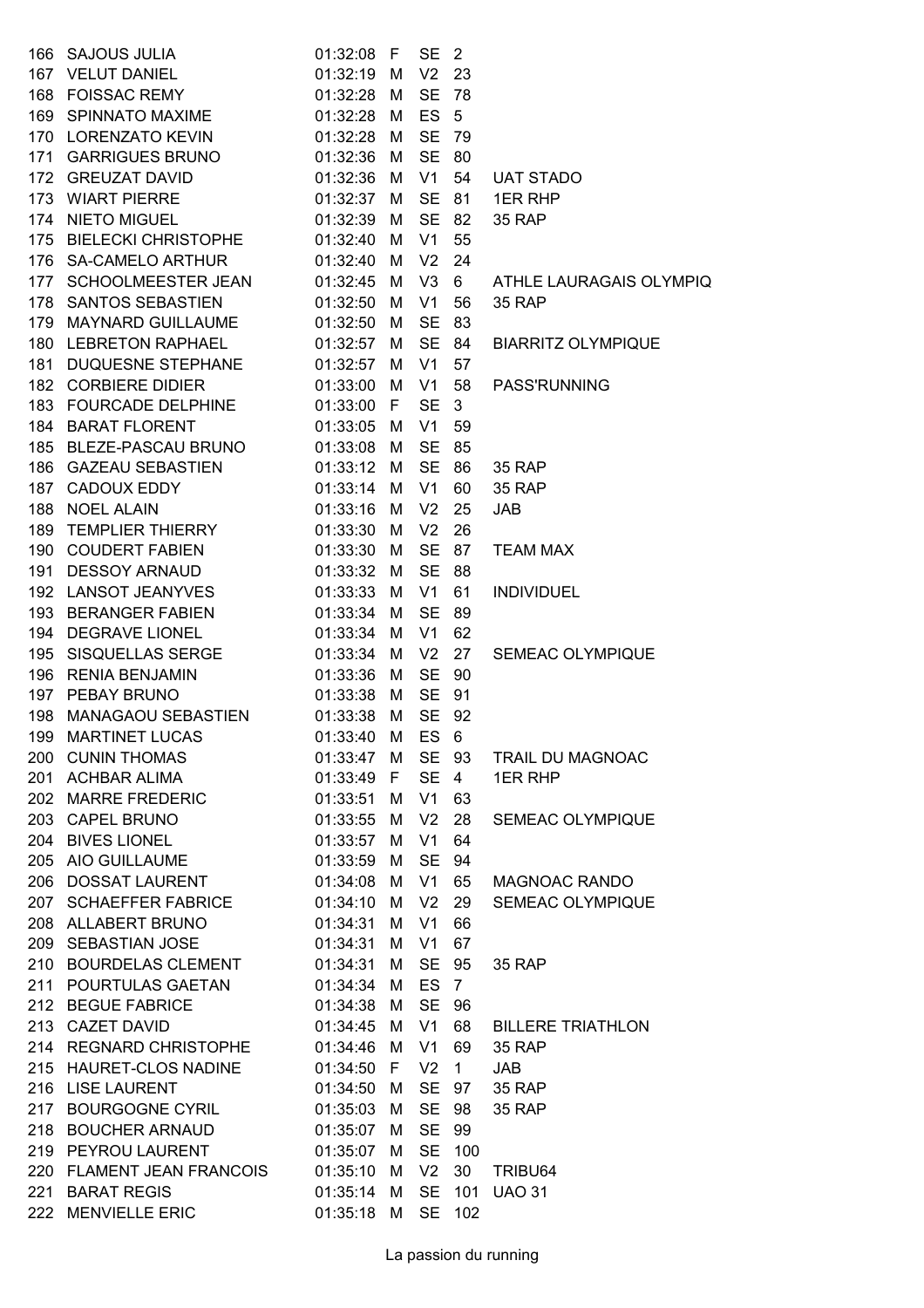| 223 | <b>PASQUIER CEDRIC</b>   | 01:35:19   | M            | <b>SE</b>      | 103             |                              |
|-----|--------------------------|------------|--------------|----------------|-----------------|------------------------------|
|     | 224 PENTO JEROME         | 01:35:24   | M            | <b>SE</b>      | 104             | 1000 PATTES VICQUOIS         |
| 225 | LASSALLE NICOLAS         | 01:35:29   | M            | V <sub>1</sub> | 70              |                              |
|     | 226 CADDEO FABIEN        | 01:35:31   | M            | <b>SE</b>      | 105             | 35 RAP                       |
| 227 | PERONNE MICHAEL          | 01:35:34   | M            | <b>SE</b>      | 106             |                              |
| 228 | ALEGRE JEREMY            | 01:35:38   | M            | <b>SE</b>      | 107             | <b>TCS</b>                   |
| 229 | <b>DUMONT NICOLAS</b>    | 01:35:40   | M            | <b>SE</b>      | 108             | 1ER RHP                      |
| 230 | <b>LEMOINE PHILIPPE</b>  | 01:35:41   | M            | V <sub>1</sub> | 71              |                              |
| 231 | MARCHESIN GREGORY        | 01:35:41   | M            | <b>SE</b>      | 109             | 1000 PATTES VICQUOIS         |
|     | 232 CHARRIEAU PASCAL     | 01:35:43   | M            | V <sub>1</sub> | 72              | <b>SEMEAC OLYMPIQUE</b>      |
| 233 | NARS ALEXANDRE           | 01:35:43   | M            | V <sub>1</sub> | 73              | <b>UA TARBES-STADO</b>       |
| 234 | <b>LAMAGNERE JEAN</b>    | 01:35:46   | M            | V <sub>3</sub> | $\overline{7}$  |                              |
| 235 | <b>CORNU OLIVIER</b>     | 01:35:48   | M            | <b>SE</b>      | 110             |                              |
| 236 | DUPUY MARIE CARMEN       | 01:35:50   | $\mathsf{F}$ | V <sub>1</sub> | 3               | <b>UA TARBES TRIATHLON</b>   |
| 237 | DOUMENJOU CHRISTINE      | 01:35:53   | -F           | V <sub>1</sub> | $\overline{4}$  | LES AIGLES DE PAU            |
| 238 | <b>BAUVET GUY</b>        | 01:35:58   | M            | V <sub>2</sub> | 31              |                              |
| 239 | MOUNTHOULIOU SEBASTIEN   | 01:36:00   | M            | V <sub>1</sub> | 74              |                              |
| 240 | <b>SIMMONDS MARK</b>     | 01:36:08   | M            | V <sub>2</sub> | 32              | <b>LOURDES TRIATHLON</b>     |
| 241 | MONCHECOURT AUDREY       | 01:36:19   | $\mathsf{F}$ | <b>SE</b>      | $5\overline{)}$ | <b>UA TARBES STADO</b>       |
| 242 | <b>LASGLEYSES CEDRIC</b> | 01:36:22   | M            | <b>SE</b>      | 111             | <b>MILLE PATTES VICQUOIS</b> |
| 243 | <b>BORIE PIERRE</b>      | 01:36:22   | M            | V <sub>1</sub> | 75              |                              |
| 244 | <b>GALBARDI STEPHANE</b> | 01:36:29   | M            | V <sub>1</sub> | 76              |                              |
| 245 | DATCHARRY LUDOVIC        | 01:36:31   | M            | <b>SE</b>      | 112             |                              |
|     | 246 LAPORTE DIDIER       | 01:36:31   | M            | V <sub>1</sub> | 77              | SEMEAC OLYMPIQUE             |
| 247 | <b>OLETCHIA GUILHEM</b>  | 01:36:32   | M            | <b>SE</b>      | 113             |                              |
| 248 | DA COSTA REIS MYLENE     | 01:36:41   | F            | <b>SE</b>      | 6               | <b>UAT</b>                   |
| 249 | PONCE FABIEN             | 01:36:42   | M            | <b>SE</b>      | 114             |                              |
| 250 | <b>MENGELLE MARVIN</b>   | 01:36:44   | M            | <b>SE</b>      | 115             |                              |
| 251 | <b>HIERE THIERRY</b>     | 01:36:44   | M            | V <sub>2</sub> | 33              |                              |
| 252 | POHES PIERRE             | 01:36:52   | M            | V <sub>3</sub> | 8               | <b>UA LOURDES</b>            |
| 253 | <b>MAREST DIDIER</b>     | 01:36:52   | M            | V <sub>2</sub> | 34              | <b>UAT TARBES</b>            |
| 254 | TALBOT JEAN MICHEL       | 01:36:56   | M            | V <sub>1</sub> | 78              |                              |
| 255 | <b>BEDECARRATZ ANDRE</b> | 01:36:56   | M            | V <sub>2</sub> | 35              |                              |
| 256 | PERES SEBASTIEN          | 01:36:56   | M            | <b>SE</b>      |                 | 116 1000 PATTES VICQUOIS     |
| 257 | MALLET FLORENT           | 01:36:57   | М            |                | SE 117          |                              |
|     | 258 LAFON LOIC           | 01:36:58 M |              |                | SE 118          |                              |
|     | 259 THIRIAU GABRIEL      | 01:36:58 M |              |                | SE 119          |                              |
|     | 260 TOULOUZE NATHALIE    | 01:37:03 F |              | V <sub>2</sub> | $\overline{2}$  | <b>UA TARBES-STADO</b>       |
| 261 | <b>CHABREUIL SERGE</b>   | 01:37:03   | М            | V <sub>2</sub> | 36              |                              |
|     | 262 BARBE PATRICK        | 01:37:04   | M            | V <sub>1</sub> | 79              | <b>TCS</b>                   |
|     | 263 CLAVERIE DENIS       | 01:37:07   | М            | <b>SE</b>      |                 | 120 RUN CLUB 65              |
|     | 264 GEFFROTIN GERARD     | 01:37:08   | M            | V3             | 9               | <b>ASM PAU</b>               |
|     | 265 CAZAJUS VINCENT      | 01:37:11   | M            | <b>SE</b>      | 121             |                              |
|     | 266 COATANEA YANNICK     | 01:37:18   | М            | V <sub>1</sub> | 80              |                              |
|     | 267 ABBADIE BLAISE       | 01:37:20   | M            |                | SE 122          |                              |
|     | 268 DELEMONT DAMIEN      | 01:37:23   | M            | SE             | 123             |                              |
|     | 269 LOTIN CHRISTOPHE     | 01:37:24   | M            | V <sub>1</sub> | 81              | <b>ACM RUNNING CLUB</b>      |
|     | 270 TOOMEY JAMIE         | 01:37:24   | M            | <b>SE</b>      | 124             |                              |
| 271 | DA CUNHA JULIEN          | 01:37:26   | M            | <b>SE</b>      | 125             |                              |
|     | 272 BOURGALET ARNAUD     | 01:37:28   | М            | V <sub>1</sub> | 82              | 1ER RHP                      |
|     | 273 FARRUGIA PHILIPPE    | 01:37:33   | M            | V <sub>2</sub> | 37              | <b>FRUITS DE LA PASSION</b>  |
|     | 274 PEREZ VERONIQUE      | 01:37:36   | E            | V <sub>1</sub> | 5 <sup>5</sup>  | <b>UA LOURDES</b>            |
| 275 | <b>BIGEAUD LIONEL</b>    | 01:37:40   | М            | V <sub>1</sub> | 83              |                              |
|     | 276 CANELLAS ERIC        | 01:37:43   | M            | V <sub>1</sub> | 84              |                              |
|     | 277 MALAVAL BENOIT       | 01:37:44   | M            |                |                 | SE 126 RUN CLUB 65           |
|     | 278 COUTAUD CLEMENT      | 01:37:44   | М            |                | SE 127          |                              |
|     | 279 PONTICO DANIEL       | 01:37:48   | M            | V1             | 85              |                              |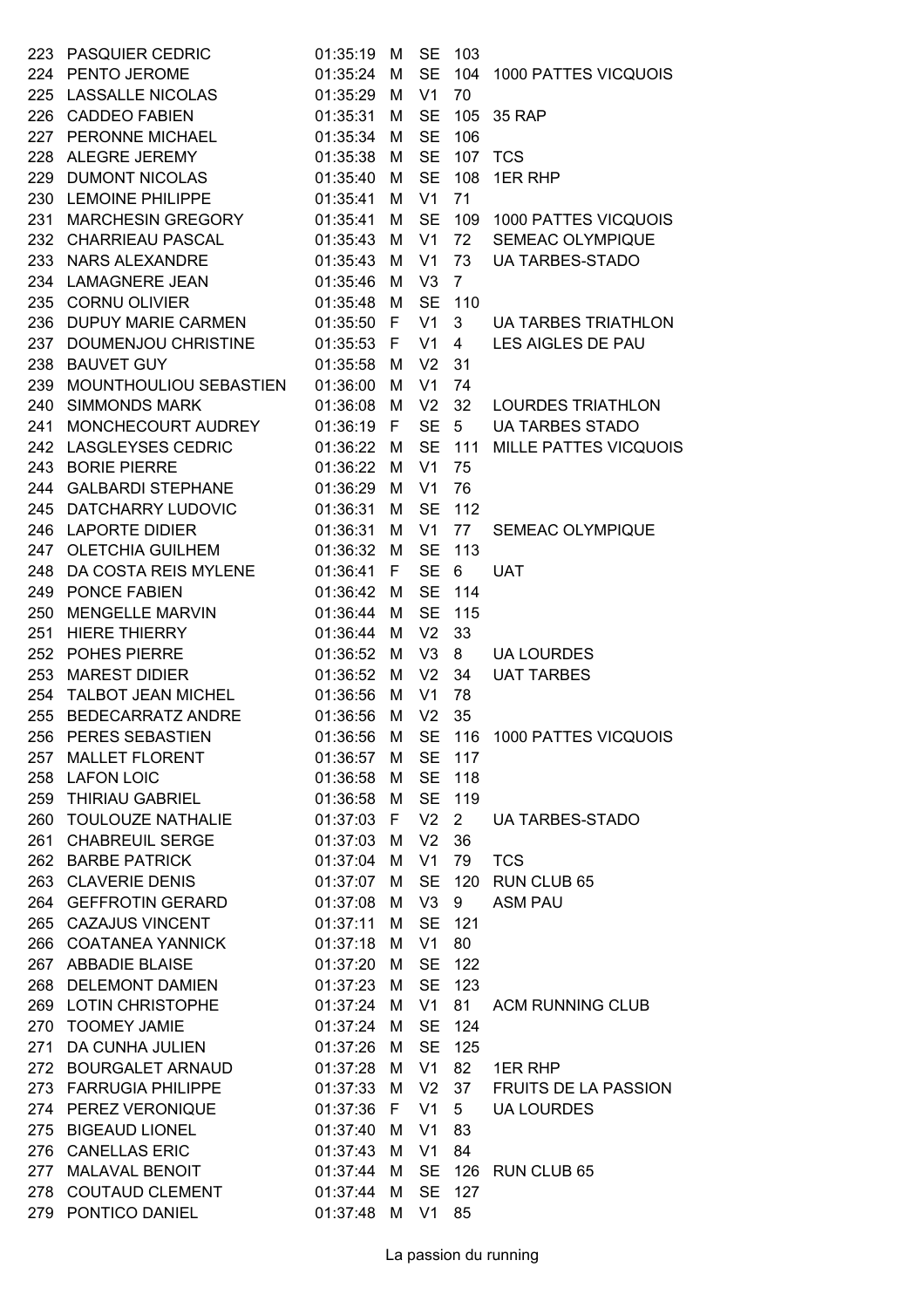|     | 280 ETCHEBERRY ALAIN               | 01:37:50 M |   | V <sub>1</sub> | 86              |                             |
|-----|------------------------------------|------------|---|----------------|-----------------|-----------------------------|
|     | 281 ALMERAS CLAUDE                 | 01:37:52   | M | V <sub>2</sub> | 38              |                             |
|     | 282 ARTIGUE DAVID                  | 01:37:55   | M | <b>SE</b>      | 128             |                             |
| 283 | <b>DASQUE JULIEN</b>               | 01:38:00   | M | <b>SE</b>      |                 | 129 LOS BETHS CAMINARES     |
|     | 284 FOURCADE BENJAMIN 01:38:09     |            | M | <b>SE</b>      | 130             |                             |
|     | 285 NAVARRO BRICE                  | 01:38:10   | M | <b>SE</b>      |                 | 131 LYNCH-BAGES&CIE         |
| 286 | THENARD CLEMENT                    | 01:38:15   | M | <b>ES</b>      | 8               | TRI 07 PRIVAS               |
| 287 | COURREGES BERNARD                  | 01:38:15   | M | V <sub>2</sub> | 39              | <b>U A TARBES STADO</b>     |
| 288 | <b>BUI GIA HUY</b>                 | 01:38:16   | M | <b>ES</b>      | 9               |                             |
| 289 | <b>CARTRON DIDIER</b>              | 01:38:21   | M | V <sub>2</sub> | 40              |                             |
|     | 290 LASSALLE BENJAMIN              | 01:38:40   | M | <b>SE</b>      |                 | 132 TSB                     |
| 291 | CASTILLON FRANCOIS                 | 01:38:43   | M | V <sub>1</sub> | 87              |                             |
|     | 292 ABEILHE BENOIT                 | 01:38:44   | M | <b>SE</b>      |                 | 133 TEAM MAX                |
|     | 293 CALBA FANNY                    | 01:38:45 F |   | <b>SE</b>      | $7^{\circ}$     | <b>UA TARBES-STADO</b>      |
|     | 294 CAZAMAYOU BERTRAND 01:38:45    |            | M | <b>SE</b>      | 134             |                             |
|     | 295 LJUCA MIRNES                   | 01:38:45   | M | <b>SE</b>      | 135             |                             |
|     | 296 RIPAULT PHILIPPE               | 01:38:49   | M | V <sub>1</sub> | 88              |                             |
|     | 297 ESPERON GILLES                 | 01:38:51   | M | V <sub>2</sub> | 41              | <b>ASC AUREILHAN</b>        |
|     | 298 DIANDET YOHANN                 | 01:38:54   | M | V <sub>1</sub> | 89              |                             |
|     | 299 CASTEX RENAUD                  | 01:38:56   | M | <b>SE</b>      | 136             |                             |
| 300 | <b>IMBERT GUILLAUME</b>            | 01:39:02   | M | <b>SE</b>      | 137             | <b>TEAM MAX</b>             |
| 301 | CORTES JEAN LUC                    | 01:39:07   | M | V <sub>1</sub> | 90              | <b>TOURNAY</b>              |
|     | 302 CECILE LAURENT                 | 01:39:08   | M | <b>SE</b>      | 138             |                             |
|     | 303 BOUKECHICHE ALEXANDRE 01:39:09 |            | M | V <sub>4</sub> | $\overline{2}$  | <b>JAB</b>                  |
|     | 304 LAMANDEY PHILIPPE              | 01:39:10   | M | V <sub>1</sub> | 91              |                             |
|     | 305 BARTHE CHRISTINE               | 01:39:13   | F | V <sub>1</sub> | 6               | <b>MAGNOAC TRAIL</b>        |
|     | 306 CABROL NICOLAS                 | 01:39:14   | M | <b>SE</b>      | 139             | <b>UA TARBES-STADO</b>      |
|     | 307 FOURNOU SERGE                  | 01:39:20   | M | V <sub>1</sub> | 92              |                             |
|     | 308 LABORDE SABINE                 | 01:39:25 F |   | <b>SE</b>      | 8               | 1000 PATTES VICQUOIS        |
| 309 | <b>LEVREL REGIS</b>                | 01:39:26   | M | <b>SE</b>      | 140             | 1000 PATTES VICQUOIS        |
|     | 310 RAYMOND DENIS                  | 01:39:27   | M | V <sub>2</sub> | 42              |                             |
|     | 311 BULFARO JOSEPH                 | 01:39:33   | M | V <sub>2</sub> | 43              |                             |
|     | 312 LAROUX SYLVAIN                 | 01:39:33   | M |                |                 | <b>SE 141 TCS</b>           |
|     | 313 SANTOUL FLORENT                | 01:39:34   | M | SE             | 142             |                             |
| 314 | <b>NAUDE MAX</b>                   | 01:39:37   | M | V <sub>1</sub> | 93              |                             |
|     | 315 LACAZE MATHIEU                 | 01:39:37   | M | <b>SE</b>      | 143             |                             |
|     | 316 VILLENEUVE CHRISTOPHE          | 01:39:40   | M | V1             | 94              |                             |
|     | 317 ESPERON CHRYSTEL               | 01:39:42 F |   | V <sub>1</sub> | $7\overline{ }$ | SEMEAC OLYMPIQUE            |
| 318 | <b>HUBERT FRANCK</b>               | 01:39:42   | M | V <sub>1</sub> | 95              | SEMEAC OLYMPIQUE            |
| 319 | PELARREY LAURENT                   | 01:39:43   | M | V <sub>1</sub> | 96              | <b>JUILLAN RUNNING CLUB</b> |
|     | 320 DALOT CHRISTOPHE               | 01:39:47   | M | V <sub>2</sub> | 44              | <b>ATSCAF PAU</b>           |
|     | 321 LORIOT DAVID                   | 01:39:51   | M | V <sub>1</sub> | 97              | <b>TEAM AHUMATS</b>         |
|     | 322 CHASSERIAUD PASCAL             | 01:39:59   | M | V <sub>1</sub> | 98              | 1000 PATTES VICQUOIS        |
|     | 323 FOURCADE JEAN-JACQUES          | 01:40:11   | M | V <sub>3</sub> | 10 <sup>°</sup> | <b>TEAM GAMBADOUR</b>       |
|     | 324 DALEAS BRIGITTE                | 01:40:12   | F | V <sub>2</sub> | 3               |                             |
|     | 325 ESTRADE ALAIN                  | 01:40:14   | M | V <sub>2</sub> | 45              |                             |
|     | 326 PERCEBOIS SEBASTIEN            | 01:40:17   | M | <b>SE</b>      | 144             |                             |
| 327 | <b>DUHIL DOMINIQUE</b>             | 01:40:18   | M | V <sub>2</sub> | 46              |                             |
| 328 | <b>GOLARD SEBASTIEN</b>            | 01:40:25   | M | V1             | 99              |                             |
|     | 329 POUZOL JULIA                   | 01:40:26 F |   | <b>SE</b>      | 9               |                             |
| 330 | JOUANICOU CHRISTOPHE               | 01:40:26   | M | V1             | 100             | <b>GROSLENTAS</b>           |
| 331 | <b>GUERACHLI RACHEL</b>            | 01:40:27   | F | <b>SE</b>      | 10              | <b>UAT</b>                  |
|     | 332 VIVIER CHRISTOPHE              | 01:40:30   | M | V <sub>2</sub> | 47              |                             |
|     | 333 CANTAREL ARTHUR                | 01:40:31   | M | V1             | 101             |                             |
|     | 334 FOURCADE ETIENNE               | 01:40:32   | M | <b>SE</b>      | 145             |                             |
|     | 335 RAMOND CECILE                  | 01:40:34   | F | V <sub>1</sub> | 8               |                             |
| 336 | <b>MANSE SERGE</b>                 | 01:40:36   | M | V <sub>1</sub> | 102             |                             |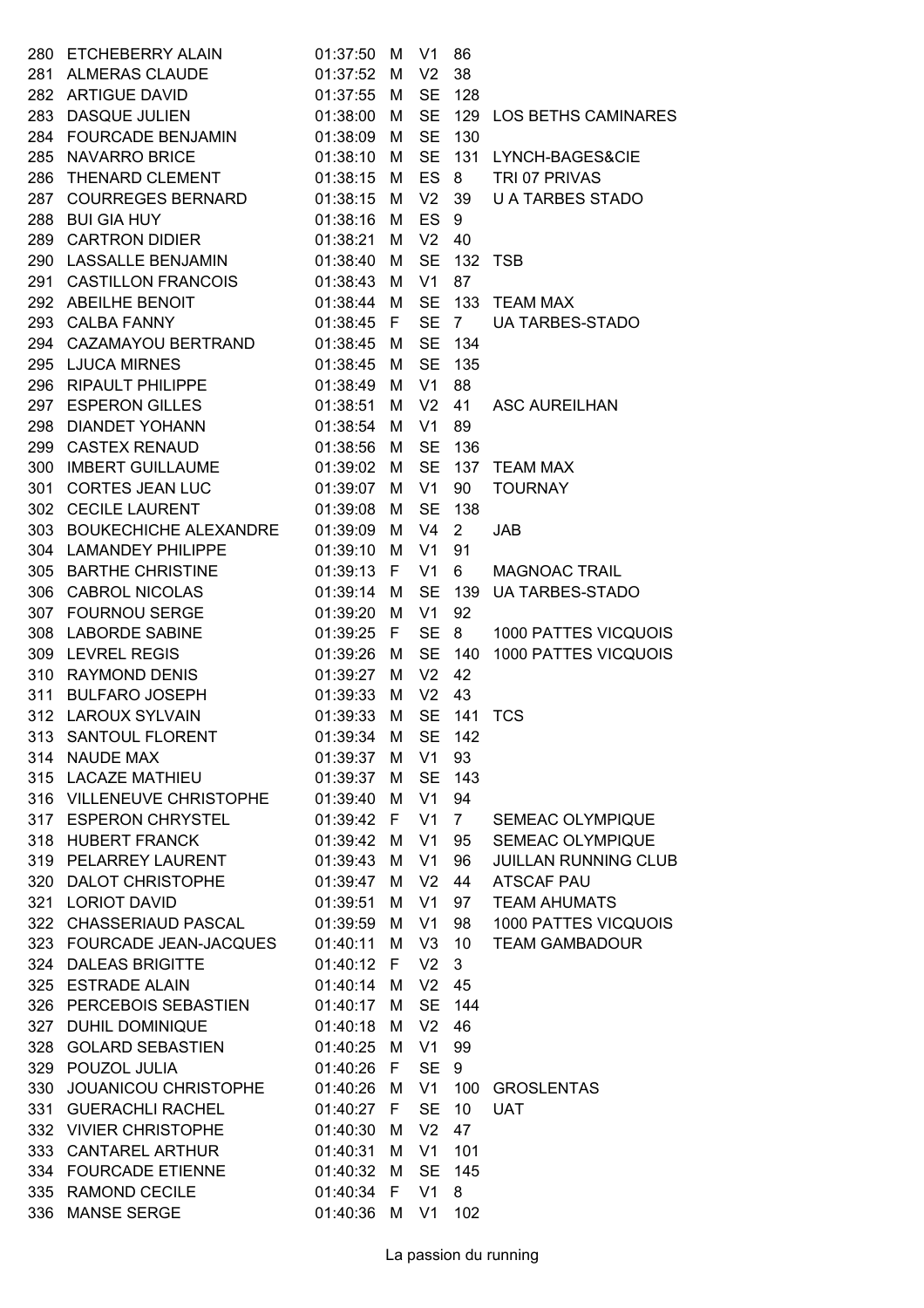| 337 | <b>LEWIS JON</b>                                           | 01:40:38 | M  | <b>SE</b>      | 146             |                             |
|-----|------------------------------------------------------------|----------|----|----------------|-----------------|-----------------------------|
| 338 | JOUBERT MATHIEU                                            | 01:40:42 | M  | <b>SE</b>      | 147             |                             |
|     | 339 PRAT GERARD                                            | 01:40:43 | М  | V <sub>2</sub> | 48              | <b>PV RUNNERS</b>           |
|     | 340 DAURIAC FREDERIC                                       | 01:40:43 | M  | V1             |                 | 103 SEMEAC OLYMPIQUE        |
|     | 341 SAUVE CLEMENT                                          | 01:40:47 | M  | <b>ES</b>      | 10              |                             |
| 342 | TRESALLET DAMIEN                                           | 01:40:47 | м  | ES             | 11              |                             |
|     | 343 TETU PASCAL                                            | 01:40:48 | M  | V <sub>2</sub> | 49              | <b>TEAM GAMBADOUR</b>       |
|     | 344 DESCAT LINDA                                           | 01:40:48 | F. | V <sub>1</sub> | 9               | <b>JSO ODOS</b>             |
|     | 345 BLANCO LAURENT                                         | 01:40:49 | M  | V <sub>1</sub> | 104             |                             |
|     | 346 CAGNIET BASTIEN                                        | 01:40:55 | M  | ES             | 12              |                             |
| 347 | <b>CAGNIET JEROME</b>                                      | 01:40:56 | м  | V <sub>2</sub> | 50              |                             |
|     | 348 LASPRESES BAPTISTE 01:40:57                            |          | М  | <b>SE</b>      | 148             |                             |
|     | 349 GDANSKI THOMAS                                         | 01:40:59 | М  | <b>SE</b>      | 149             | 1ER RHP                     |
|     | 350 DUHAGON JEAN-MARIE 01:40:59                            |          | M  | V <sub>1</sub> | 105             |                             |
|     | 351 PEYREBERE CLEMENT 01:41:00                             |          | M  | <b>SE</b>      | 150             |                             |
|     | 352 CRAMPE FABRICE                                         | 01:41:02 | M  | <b>SE</b>      | 151             |                             |
|     | 353 LECUYER MORGANE                                        | 01:41:05 | F. | <b>SE</b>      | 11              | <b>SCAC</b>                 |
|     | 354 BOCQUET LAURENT                                        | 01:41:06 | М  | V <sub>2</sub> | 51              | <b>GIVRES DE NAY</b>        |
| 355 | <b>BENNANI MAHREZ</b>                                      | 01:41:08 | M  | V <sub>1</sub> | 106             |                             |
|     | 356 BARRIERE VERONIQUE 01:41:14                            |          | F. | V <sub>1</sub> | 10 <sup>°</sup> | <b>UA TARBES-STADO</b>      |
|     | 357 CAZABAT CHRISTOPHE 01:41:15                            |          | М  | <b>SE</b>      |                 | <b>152 TCS</b>              |
|     | 358 TARISSAN DAVID                                         | 01:41:18 | М  | <b>SE</b>      |                 | 153 RUNNING ORDIZAN CLUB    |
|     | 359 CARITTE SYLVESTRE                                      | 01:41:22 | M  | <b>SE</b>      | 154             |                             |
|     | 360 LEPLUS HENRI                                           | 01:41:29 | M  | <b>SE</b>      |                 | 155 LES CAILLAOUS MIELAN    |
|     | 361 ESPERON DENISE 01:41:32                                |          | F. | V <sub>2</sub> | $\overline{4}$  | <b>ASC AUREILHAN</b>        |
|     | 362 PICARD FRANCOIS                                        | 01:41:33 | M  | V <sub>2</sub> | 52              |                             |
|     | 363 GAY STEPHAN                                            | 01:41:36 | М  | V <sub>1</sub> | 107             |                             |
| 364 | GINESTET JEAN PAUL                                         | 01:41:48 | M  | V <sub>3</sub> | 11              | <b>FRUITS DE LA PASSION</b> |
| 365 | <b>VAILLANT BRUNO</b>                                      | 01:41:52 | м  | V <sub>1</sub> | 108             |                             |
|     | 366 DECOCQ JANNICK                                         | 01:41:53 | M  | <b>SE</b>      | 156             |                             |
| 367 | DARRICAU SEBASTIEN                                         | 01:41:53 | М  | V1             | 109             |                             |
| 368 | <b>RICAUD PATRICK</b>                                      | 01:41:59 | M  | V <sub>1</sub> | 110             |                             |
| 369 | <b>VILLAIN PAUL</b>                                        | 01:41:59 | M  | V <sub>1</sub> | 111             |                             |
|     | 370 TIPA PIERRE YVES    01:42:09 M    V1    112            |          |    |                |                 |                             |
|     | 371 VIGNAUX SANDRINE 01:42:12 F V1 11 1000 PATTES VICQUOIS |          |    |                |                 |                             |
|     | 372 BUR JEAN PHILIPPE 01:42:12 M                           |          |    | V1             | 113             |                             |
|     | 373 DUCHAMP ERIC 01:42:15 M                                |          |    | V1             |                 | 114 ASM PAU                 |
|     | 374 GARROS XAVIER 01:42:19                                 |          | M  | <b>SE</b>      | 157             |                             |
|     | 375 FOURCADE STEPHANE 01:42:19                             |          | М  | <b>SE</b>      | 158             |                             |
|     | 376 BOUSQUET FABRICE 01:42:19                              |          | M  | <b>SE</b>      | 159             |                             |
|     | 377 ROSS SEBASTIEN 01:42:23 M                              |          |    | <b>SE</b>      |                 | 160 ACCG                    |
|     | 378 CLEUET NADINE 01:42:29 F                               |          |    | V <sub>2</sub> | 5               |                             |
|     | 379 GOURDANT SYLVAIN 01:42:38 M                            |          |    | V1             | 115             |                             |
|     | 380 DUCHAMP SANDRINE 01:42:40 F                            |          |    | V1             |                 | 12 ASM PAU                  |
|     | 381 FINESTRE VINCENT 01:42:41 M                            |          |    | <b>SE</b>      |                 | 161 UA TARBES               |
|     | 382 CLAUDON JULIA 01:42:46 F                               |          |    | <b>SE</b>      | 12              |                             |
|     | 383 KREMER MARC 01:42:50                                   |          | M  | <b>SE</b>      |                 | 162 35 RAP                  |
|     | 384 CARDON MAXIME 01:42:51                                 |          | М  | <b>SE</b>      | 163             |                             |
|     | 385 DULAC SYLVAIN 01:42:51                                 |          | М  | <b>SE</b>      | 164             |                             |
|     | 386 GARDERES PHILIPPE 01:42:52 M                           |          |    | V <sub>2</sub> | 53              |                             |
|     | 387 CASTAY JULIEN                                          | 01:42:53 | M  | <b>SE</b>      |                 | 165 JURANCON ANTIN RUN      |
|     | 388 BUERBA ALEX 01:42:55                                   |          | M  | V1             | 116             |                             |
|     | 389 PEBAY YVES 01:42:58                                    |          | M  | V <sub>2</sub> | 54              |                             |
|     | 390 GUILLAUMARD CLEMENT 01:43:01                           |          | M  | <b>SE</b>      | 166             |                             |
|     | 391 SARCIA PATRICK 01:43:04                                |          | M  |                |                 | V2 55 UA TARBES-STADO       |
|     | 392 RAMBEAU ALEXANDRE 01:43:04                             |          | М  | V1             | 117             |                             |
|     | 393 BELFQUIH DRISS 01:43:09                                |          | M  |                |                 | V2 56 ENDURANCE 65          |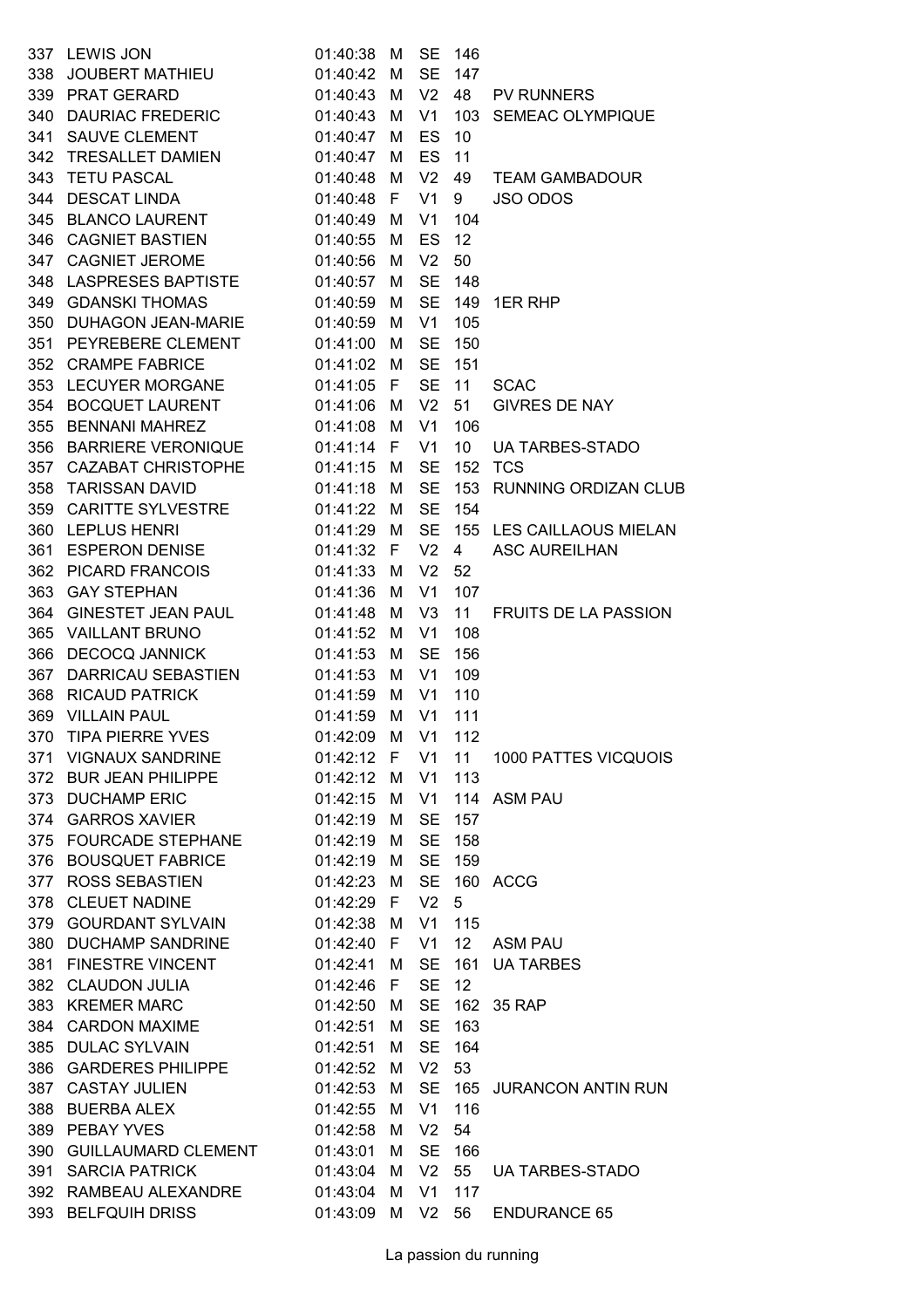|     | 394 CAZAUX JEAN PIERRE               | 01:43:09   | М   | <b>SE</b>      | 167             |                             |
|-----|--------------------------------------|------------|-----|----------------|-----------------|-----------------------------|
|     | 395 KEHAL ARNAUD                     | 01:43:11   | M   | <b>SE</b>      | 168             |                             |
|     | 396 SOUDAIS ANTHONY                  | 01:43:13   | M   | ES             | 13              |                             |
|     | 397 GAUBERT STEPHANIE                | 01:43:14 F |     | <b>SE</b>      | 13              | <b>RUNNING ORDIZAN CLUB</b> |
|     | 398 FERNANDEZ HENRI                  | 01:43:15   | M   | V3             | 12              |                             |
|     | 399 BANTWELL ERIC                    | 01:43:23   | M   | V <sub>1</sub> | 118             |                             |
|     | 400 VILLALON MICHAEL                 | 01:43:25   | M   | <b>SE</b>      | 169             |                             |
|     | 401 FERNANDEZ MANU                   | 01:43:30   | M   | V <sub>1</sub> | 119             |                             |
|     | 402 MAGENDIE DIDIER                  | 01:43:32   | M   | V <sub>1</sub> | 120             |                             |
|     | 403 CAUSSIEU BENOIT                  | 01:43:33   | M   | <b>SE</b>      | 170             |                             |
|     | 404 SABADIE AUDREY                   | 01:43:34 F |     | V1             | 13 <sup>°</sup> | SPIRIDON DU COUSERANS       |
|     | 405 FANLOU PHILIPPE                  | 01:43:45   | м   | V <sub>1</sub> | 121             |                             |
|     | 406 GRISOLET CHRISTOPHE 01:43:46     |            | М   | V1             | 122             | 35 RAP                      |
|     | 407 BRILLAND JEREMY                  | 01:43:47 M |     | <b>SE</b>      | 171             |                             |
|     | 408 GARCIA CEDRIC                    | 01:43:47   | M   | V <sub>1</sub> | 123             |                             |
|     | 409 TESTARD LUC                      | 01:43:48   | M   | V <sub>2</sub> | 57              |                             |
|     | 410 TURON-LABAR QUENTIN              | 01:43:49 M |     | <b>ES</b>      | 14              |                             |
|     | 411 CALDERARA NATHALIE               | 01:43:50   | - F | <b>SE</b>      | 14              |                             |
|     | 412 COCHEZ-COUTANSON PASCAL 01:43:53 |            | M   | V <sub>2</sub> | 58              |                             |
|     | 413 DUMOUCHEL CEDRIC                 | 01:44:01   | M   | <b>SE</b>      | 172             |                             |
|     | 414 DEVOS LAURENT                    | 01:44:01   | м   | V <sub>1</sub> | 124             |                             |
|     | 415 VIGNOLO FREDERIC                 | 01:44:03   | М   | <b>SE</b>      | 173             |                             |
|     | 416 MARTINS DAVID                    | 01:44:05 M |     | <b>SE</b>      | 174             |                             |
|     | 417 RELEA FREDERIC                   | 01:44:06   | M   | V1             | 125             |                             |
|     | 418 APARICIO DAMIEN                  | 01:44:08   | M   | <b>SE</b>      | 175             |                             |
|     | 419 ROSSIGNOL JEAN CHRISTOP          | 01:44:09   | M   | V1             | 126             | <b>SEMEAC OLYMPIQUE</b>     |
|     | 420 PERES YVES                       | 01:44:12   | M   | V <sub>2</sub> | 59              |                             |
| 421 | <b>BOILEDIEU FRANCIS</b>             | 01:44:14   | M   | V1             | 127             |                             |
|     | 422 GIRARD ERIC                      | 01:44:17   | м   | <b>SE</b>      | 176             |                             |
|     | 423 SCHETTINI MARIE                  | 01:44:20   | F.  | <b>SE</b>      | 15              |                             |
|     | 424 LABORDE DAMIEN                   | 01:44:20   | M   | <b>SE</b>      | 177             |                             |
|     | 425 LINDSAY CHARLOTTE                | 01:44:21   | -F. | V <sub>1</sub> | 14              |                             |
|     | 426 CACELLES ANDRE                   | 01:44:22 M |     | V <sub>1</sub> | 128             |                             |
| 427 | PORRAS HILAIRE                       | 01:44:22 M |     | V <sub>2</sub> | 60              |                             |
|     | 428 SAMALENS BERNARD                 | 01:44:22 M |     | V3             | 13              |                             |
|     | 429 DUFRECHOU KARINE                 | 01:44:25 F |     | V1             | 15              | SEMEAC OLYMPIQUE            |
|     | 430 PUJO REGINE                      | 01:44:27 F |     | V <sub>2</sub> | $6\degree$      | <b>UA TARBES-STADO</b>      |
|     | 431 ROQUES SERGE                     | 01:44:28 M |     | V1             | 129             | <b>TEAMAXX</b>              |
|     | 432 DESPAUX RICHARD                  | 01:44:31   | M   | V3             | 14              | <b>ASC AUREILHAN</b>        |
|     | 433 REIGNIER PIERRE                  | 01:44:32 M |     | V1             |                 | 130 FREE RUNNERS            |
|     | 434 BIDAU THIERRY                    | 01:44:35 M |     | V1             | 131             | <b>LA TRIBU</b>             |
|     | 435 BOUSSEAU DAVID                   | 01:44:41   | M   | <b>SE</b>      | 178             |                             |
|     | 436 TOULOUSE ERIC                    | 01:44:44 M |     | V <sub>1</sub> | 132             |                             |
|     | 437 POQUE STEPHANIE                  | 01:44:44 F |     | <b>SE</b>      | 16              |                             |
|     | 438 VICTORN YVES                     | 01:44:46 M |     | V3             | 15              | <b>TCS</b>                  |
|     | 439 FELICES GUILLAUME                | 01:44:48 M |     | <b>SE</b>      | 179             |                             |
|     | 440 HAIRA CHRISTOPHE                 | 01:44:52 M |     | <b>SE</b>      | 180             |                             |
|     | 441 TRAMINI MARCEL                   | 01:44:53 M |     | V1             |                 | 133 U.A.T                   |
|     | 442 GAYAT JEAN PIERRE                | 01:44:53 M |     | V1             | 134             |                             |
|     | 443 LATRILLE MICKAEL                 | 01:44:56 M |     | <b>SE</b>      | 181             |                             |
|     | 444 THEATE DAMIEN                    | 01:44:59 M |     | <b>SE</b>      | 182             |                             |
|     | 445 HARANT-FARRUGIA ISABELL          | 01:45:02 F |     | V <sub>2</sub> | $7^{\circ}$     | <b>FRUITS DE LA PASSION</b> |
|     | 446 PLAYS SACHA                      | 01:45:03 M |     | V1             | 135             | <b>BPBO</b>                 |
|     | 447 DELON STEPHANE                   | 01:45:03 M |     | V1             | 136             |                             |
|     | 448 HOURCHANI SOUSOU                 | 01:45:03   | - M | V <sub>2</sub> | 61              | <b>ASC AUREILHAN</b>        |
|     | 449 PONTICO NICOLAS                  | 01:45:03   | M   | <b>SE</b>      | 183             |                             |
|     | 450 LOISY BERTRAND                   | 01:45:13   | M   | <b>SE</b>      | 184             |                             |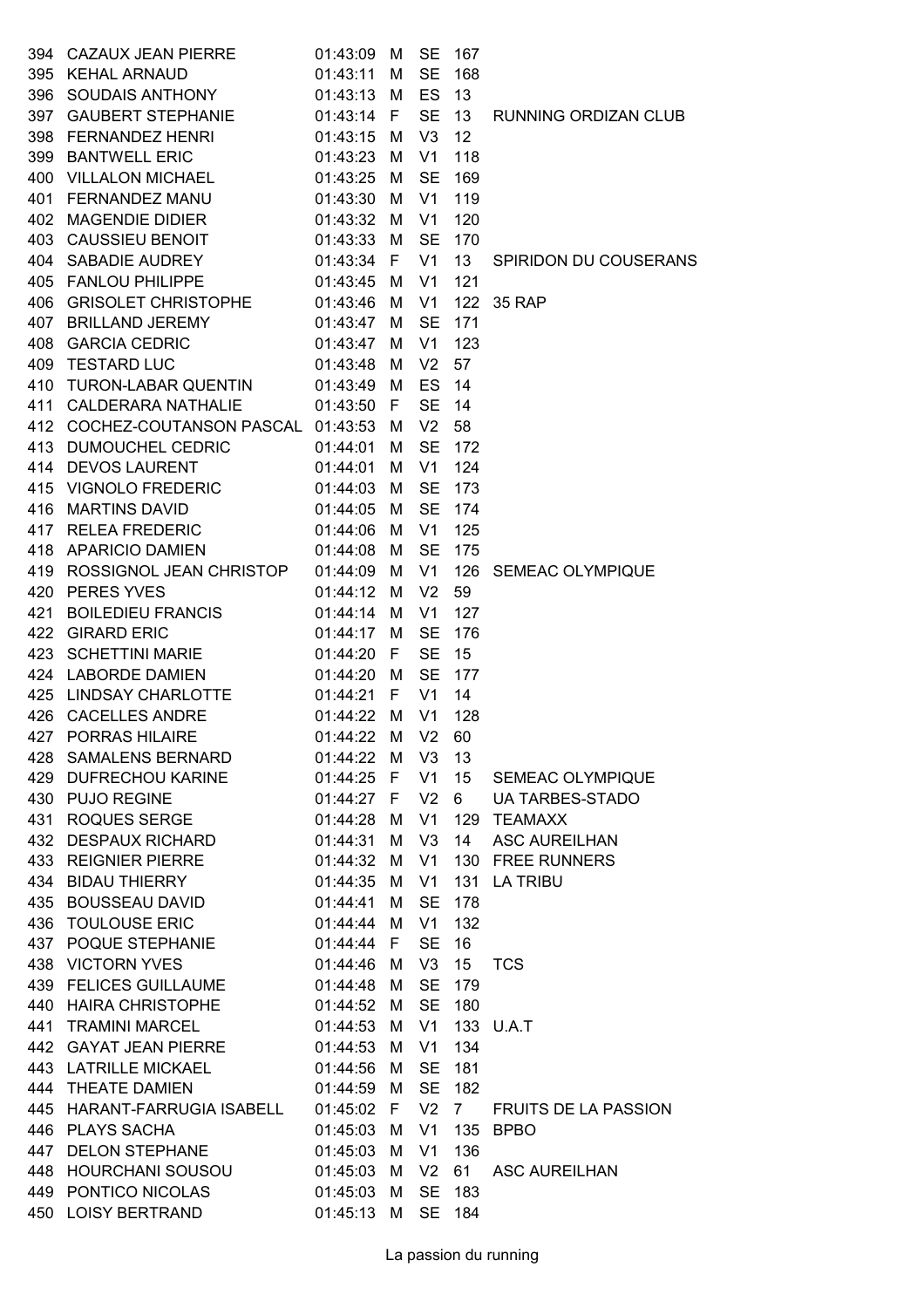| 451 | <b>ROCHE FREDERIC</b>           | 01:45:13 | м  | <b>SE</b>      | 185            |                                |
|-----|---------------------------------|----------|----|----------------|----------------|--------------------------------|
|     | 452 LEANDRE LIGUE               | 01:45:14 | M  | <b>SE</b>      | 186            | 1ER RHP                        |
|     | 453 PEDEBIDOU YANNICK 01:45:14  |          | М  | V <sub>1</sub> |                | 137 HTAP FRANCE                |
|     | 454 FAUCHER TONY                | 01:45:21 | М  | <b>SE</b>      |                | 187 UAT STADO                  |
|     | 455 AMIRIS ADRIEN               | 01:45:28 | М  | <b>SE</b>      | 188            |                                |
|     | 456 MATA SANDRINE               | 01:45:32 | F  | V <sub>1</sub> | 16             | <b>ASC AUREILHAN</b>           |
|     | 457 CADENE CHRISTOPHE 01:45:32  |          | м  | V <sub>1</sub> | 138            |                                |
|     | 458 VAQUE JOEL                  | 01:45:33 | м  | V <sub>2</sub> | 62             | <b>CRL</b>                     |
|     | 459 CLAVE NATHALIE              | 01:45:36 | F. | V <sub>1</sub> | 17             |                                |
|     | 460 SKOWRONEK SAMUEL            | 01:45:40 | М  | <b>SE</b>      | 189            | <b>JUILLAN RUNNING CLUB</b>    |
| 461 | <b>BOUSQUET ERIC</b>            | 01:45:41 | м  | V <sub>1</sub> | 139            |                                |
| 462 | <b>BOY LIONEL</b>               | 01:45:41 | м  | V <sub>1</sub> | 140            |                                |
| 463 | SIKULA CHRISTOPHE 01:45:43      |          | М  | V <sub>2</sub> | 63             |                                |
|     | 464 NAUD GAUTIER                | 01:45:45 | М  | ES             | 15             |                                |
|     | 465 GAUBERT GERALDINE           | 01:45:45 | F  | V <sub>1</sub> | 18             | RUNNING ORDIZAN CLUB           |
|     | 466 CHATEAUNEUF MARIE           | 01:45:50 | F  | V <sub>1</sub> | 19             | <b>UAT TARBES</b>              |
|     | 467 DUCASTAING MICHEL           | 01:45:52 | М  | V <sub>1</sub> | 141            | <b>SEMEAC OLYMPIQUE</b>        |
|     | 468 IDRAC CHRISTOPHE            | 01:45:57 | M  | V1             | 142            |                                |
|     | 469 CAZENAVE JEAN BERNARD       | 01:46:05 | М  | V <sub>3</sub> | 16             |                                |
| 470 | <b>CLUSE RICHARD</b>            | 01:46:17 | М  | <b>SE</b>      | 190            |                                |
| 471 | JOSEPH JEROME                   | 01:46:21 | м  | <b>SE</b>      | 191            | <b>HTAP FRANCE</b>             |
| 472 | ROGET NICOLAS 01:46:22          |          | М  | <b>SE</b>      | 192            |                                |
| 473 | <b>GORGUES MARIE</b>            | 01:46:24 | F. | <b>SE</b>      | 17             |                                |
|     | 474 GORGUES SEBASTIEN 01:46:25  |          | М  | <b>SE</b>      | 193            |                                |
| 475 | <b>DEBAT CLAUDE</b><br>01:46:30 |          | M  | V4             | 3 <sup>7</sup> | <b>FRUITS DE LA PASSION</b>    |
|     | 476 HERNANDEZ SEBASTIEN         | 01:46:34 | М  | <b>SE</b>      |                | 194 SEMEAC OLYMPIQUE           |
|     | 477 BALMOSSIERE ANTHONY         | 01:46:38 | M  | <b>SE</b>      |                | 195 LES EPERVIERS SOCATA       |
| 478 | <b>FIRMIN LOUS</b>              | 01:46:43 | М  | <b>SE</b>      | 196            |                                |
| 479 | <b>CHEMEUR SALAH</b>            | 01:46:46 | м  | <b>SE</b>      | 197            |                                |
| 480 | HANSIEUX PHILIPPE               | 01:46:46 | м  | V <sub>1</sub> | 143            | <b>USPHP</b>                   |
| 481 | FERNANDEZ CHRISTOPHE            | 01:46:49 | M  | <b>SE</b>      | 198            |                                |
| 482 | RIBEIRO JEAN PHILIPPE           | 01:46:50 | М  | V1             | 144            |                                |
| 483 | <b>LARDEUX ALAIN</b>            | 01:46:50 | М  | V1             |                | 145 JUILLAN RUNNING CLUB       |
|     |                                 |          |    |                |                |                                |
| 485 | <b>TREMAIONE FAUSTO</b>         | 01:46:52 | М  | ES             | - 16           |                                |
|     | 486 BOISSON CLEMENT             | 01:47:01 | M  | <b>SE</b>      | 199            |                                |
|     | 487 FILADELFIA NICOLAS          | 01:47:01 | M  | <b>SE</b>      | 200            |                                |
| 488 | <b>JAN SEBASTIEN</b>            | 01:47:03 | м  | V <sub>1</sub> | 147            |                                |
|     | 489 APPARICIO VINCENT           | 01:47:08 | м  | V <sub>1</sub> | 148            |                                |
|     | 490 JACINTO VALTER              | 01:47:22 | M  | V <sub>3</sub> | 17             | <b>GRUPO DESPORTIVO ASSEMP</b> |
| 491 | LOUSTEAU PHILIPPE               | 01:47:22 | М  | V <sub>1</sub> | 149            | <b>PIERREFITE</b>              |
|     | 492 FERRER ADELINE              | 01:47:27 | F. | <b>SE</b>      | 18             |                                |
| 493 | <b>LAFFON PATRICK</b>           | 01:47:28 | м  | V <sub>1</sub> | 150            |                                |
|     | 494 THOUVENIN PATRICK           | 01:47:29 | M  | V <sub>1</sub> | 151            |                                |
|     | 495 PEYRAMALE PIERRE            | 01:47:30 | M  | V <sub>2</sub> | 64             | 1000 PATTES VICQUOIS           |
|     | 496 GONZALEZ FLORIAN            | 01:47:36 | M  | <b>SE</b>      | 201            |                                |
|     | 497 ABADIE GREGORY              | 01:47:36 | м  | <b>SE</b>      | 202            |                                |
|     | 498 GALIBERT FABIEN             | 01:47:38 | м  | V <sub>1</sub> | 152            | <b>SEMEAC OLYMPIQUE</b>        |
|     | 499 AUDOIN JEAN MARC            | 01:47:38 | M  | V <sub>2</sub> | 65             |                                |
|     | 500 SAURINE RAYMOND             | 01:47:39 | М  | V <sub>2</sub> | 66             |                                |
| 501 | ARAGUISOOKID YOAN               | 01:47:40 | м  | <b>SE</b>      | 203            | 35 RAP                         |
|     | 502 VALAT PABLO                 | 01:47:43 | м  | <b>SE</b>      | 204            |                                |
|     | 503 SHARRE DIT CHERON YANN      | 01:47:43 | M  | <b>SE</b>      | 205            |                                |
|     | 504 LERE VALERIE                | 01:47:44 | F. | V <sub>1</sub> | 20             |                                |
| 505 | <b>TUS PATRICK</b>              | 01:47:53 | M  | V <sub>1</sub> | 153            |                                |
| 506 | <b>TIRADO PHILIPPE</b>          | 01:47:54 | м  | V <sub>1</sub> | 154            |                                |
| 507 | CARREY JEAN-PAUL                | 01:47:56 | M  | V <sub>2</sub> | 67             | <b>UA LOURDES</b>              |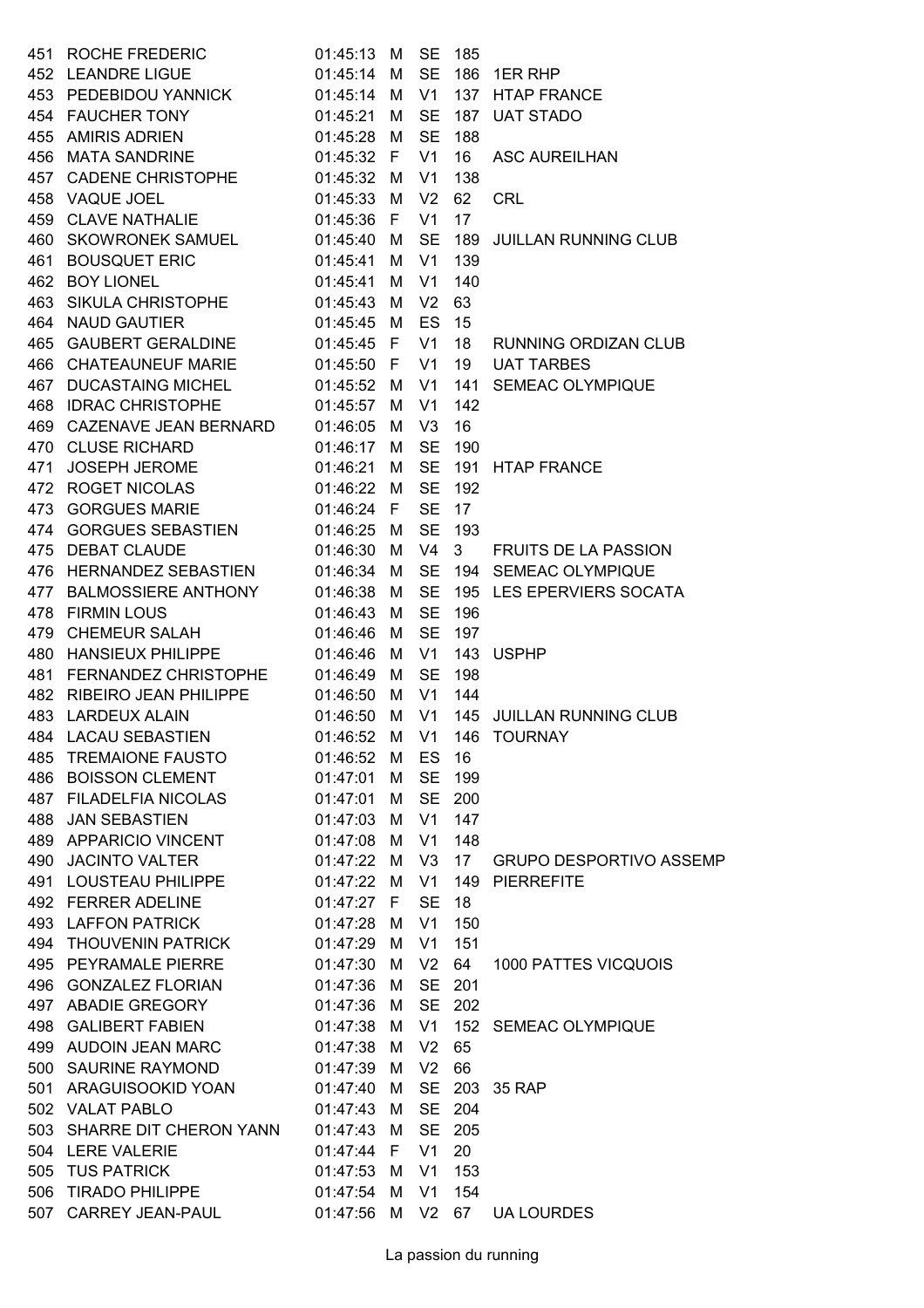|     | 508 CANTET JULIEN                                               | 01:48:05   | M   |                |                   | <b>SE 206 TCS</b>              |
|-----|-----------------------------------------------------------------|------------|-----|----------------|-------------------|--------------------------------|
|     | 509 LABORDE CEDRIC                                              | 01:48:07   | М   | <b>SE</b>      | 207               |                                |
|     | 510 ARRIVETX JEROME 01:48:08                                    |            | М   | <b>SE</b>      | 208               |                                |
|     | 511 SEMMARTIN CHRISTOPHE 01:48:09                               |            | M   | <b>SE</b>      | 209               |                                |
|     | 512 GIROUD-GARAPON ERIC                                         | 01:48:13   | M   | V1             | 155               |                                |
|     | 513 CAROL BERNARD                                               | 01:48:13   | М   | V <sub>3</sub> | 18                | <b>ES AUSSILLON</b>            |
|     | 514 ARNAULD DE SARTRE SABIN                                     | 01:48:19   | F   | <b>SE</b>      | 19                | <b>ASM</b>                     |
|     | 515 VALLE STEPHANE                                              | 01:48:20   | М   | V <sub>1</sub> | 156               |                                |
|     | 516 RAT THIERRY                                                 | 01:48:21   | М   | V1             | 157               |                                |
|     |                                                                 | 01:48:21   | М   | <b>SE</b>      | 210               | 1000 PATTES VICQUOIS           |
|     | 517 CANUT CHRISTOPHE<br>518 BILLARD ERIC                        | 01:48:31   | М   | V <sub>1</sub> | 158               |                                |
|     | 519 CHEVALIER LUC 01:48:38                                      |            | M   | <b>SE</b>      | 211               |                                |
|     | 520 DUPONT PIERRE 01:48:39                                      |            | М   | V1             | 159               | <b>UA TARBES-STADO</b>         |
|     | 521 NUBLA JULIAN 61:48:39 M<br>522 LABELLE ZOHRA 61:48:40 F     |            |     | JU             | 1                 | <b>AHUMATS</b>                 |
|     |                                                                 |            |     | V <sub>1</sub> | 21                |                                |
|     | 523 RECURT MYRIAM 01:48:40 F                                    |            |     | V <sub>1</sub> | 22                | <b>BOURRASQUES BAROUSSAISE</b> |
|     | 524 HEGUILUSTOY VALERIE 01:48:47 F                              |            |     | V <sub>1</sub> | 23                |                                |
|     | 525 HEGUILUSTOY PHILIPPE 01:48:47                               |            | M   | V <sub>1</sub> | 160               | <b>MARQUISAT</b>               |
|     | 526 DANA JEAN-PIERRE                                            | 01:48:48   | М   | V <sub>2</sub> | 68                | <b>VAT TRIATHLON</b>           |
|     | 527 AHAMADA ABTADI                                              | 01:48:49   | М   | V <sub>1</sub> | 161               |                                |
|     |                                                                 |            |     | V <sub>1</sub> |                   |                                |
|     | 528 GAYRAL ANNE<br>01:48:56<br>529 QUERTAIMONT REGISSE 01:49:00 |            | F   |                | 24                | <b>ACM RUNNING CLUB</b>        |
|     |                                                                 |            | М   | V <sub>2</sub> | 69                |                                |
|     | 530 LAMAGNERE JULIEN                                            | 01:49:02 M |     | <b>SE</b>      | 212               |                                |
|     | 531 NOBLET CHRISTIAN                                            | 01:49:03   | M   | V3             | 19                | <b>TOURNAY</b>                 |
|     | 532 BLANQUIER NADEGE                                            | 01:49:04 F |     | V <sub>1</sub> | 25                |                                |
|     | 533 CAPDEVIELLE MICHEL                                          | 01:49:05   | M   | V <sub>2</sub> | 70                |                                |
|     | 534 PECARRERE JEROME                                            | 01:49:06   | М   | <b>SE</b>      | 213               |                                |
|     | 535 PECARRERE BENOIT                                            | 01:49:07   | M   | <b>SE</b>      | 214               |                                |
|     | 536 RAYNAL SONIA                                                | 01:49:08   | - F | <b>SE</b>      | 20                | <b>LIMOGES ATHLE</b>           |
|     | 537 LAPOUTGE HELENE                                             | 01:49:08 F |     | V <sub>2</sub> | 8                 |                                |
|     | 538 KOLANOWSKI VIRGINIE 01:49:11 F                              |            |     | <b>SE</b>      | 21                | AZZURRO PYRENEES 64            |
|     | 539 SKOWRONEK PHILIPPE                                          | 01:49:23   | M   | V <sub>2</sub> | 71                | <b>JUILLAN RUNNING CLUB</b>    |
|     | 540 VIRES JEAN-JACQUES                                          | 01:49:25   | M   | V1             | 162               |                                |
|     | 541 DE OLIVEIRA ANTHONY                                         | 01:49:30   | M   | V3             | 20                |                                |
|     | 542 MARSALLE ALAIN                                              | 01:49:30   |     | M V1           | 163               |                                |
|     | 543 CHERECHES CHRISTOPHE                                        | 01:49:31   | М   | V1             | 164               |                                |
|     | 544 CONDET FABRICE                                              | 01:49:34 M |     | V <sub>1</sub> | 165               |                                |
|     | 545 MENADIER FERVEL MARIE                                       | 01:49:35 F |     | V <sub>1</sub> | 26                | <b>1000 PATTES VICQUOIS</b>    |
|     | 546 LUTUN JEAN MICHEL                                           | 01:49:35   | M   | V <sub>1</sub> | 166               | 1000 PATTES VICQUOIS           |
|     | 547 LASSERRE BERTRAND                                           | 01:49:36   | М   | <b>SE</b>      | 215               |                                |
|     | 548 BOURDERIOUX BENOIT                                          | 01:49:36   | М   | <b>SE</b>      | 216               |                                |
|     | 549 DULAC LUDOVIC                                               | 01:49:36   | - M | <b>SE</b>      |                   | 217 HTAPFRANCE                 |
|     | 550 MORIN CHARLOTTE                                             | 01:49:38   | F   | <b>ES</b>      | $\mathbf{1}$      |                                |
| 551 | <b>DURAND SAMUEL</b>                                            | 01:49:43   | М   | V <sub>1</sub> | 167               | <b>JRC</b>                     |
|     | 552 DUMOUCHEL CYRIL                                             | 01:49:47   | М   | <b>SE</b>      | 218               |                                |
|     | 553 BAZERQUE BRICE                                              | 01:49:47   | M   | <b>SE</b>      | 219               |                                |
|     | 554 MACIAS ANTOINE                                              | 01:49:48   | M   | V <sub>3</sub> | 21                | <b>SEMEAC OLYMPIQUE</b>        |
|     | 555 EVON ANITA                                                  | 01:49:48   | F   | <b>SE</b>      | $22 \overline{ }$ | <b>SEMEAC OLYMPIQUE</b>        |
|     | 556 POINAS HERVE                                                | 01:49:48   | М   | V <sub>2</sub> | 72                | <b>ASCA</b>                    |
|     | 557 CHALAUD CORINNE                                             | 01:49:49   | F   | V1             | 27                | LAGRAULENATURE                 |
|     | 558 BOSSON PHILIPPE                                             | 01:49:49   | M   | V <sub>2</sub> | 73                |                                |
|     | 559 VIGNAUX NICOLAS                                             | 01:49:58   | М   | <b>SE</b>      | 220               |                                |
|     | 560 DOLEAC LUDOVIC                                              | 01:50:00   | М   | <b>SE</b>      | 221               |                                |
| 561 | <b>DATAS STEPHANE</b>                                           | 01:50:04   | M   | <b>SE</b>      | 222               |                                |
|     | 562 FICHET OLIVIER                                              | 01:50:21   | M   | <b>SE</b>      | 223               |                                |
|     | 563 LASCOUMETTES JONATHAN                                       | 01:50:21   | м   | <b>SE</b>      | 224               |                                |
| 564 | <b>DUFLOS ELOI</b>                                              | 01:50:34   | M   | <b>SE</b>      | 225               |                                |
|     |                                                                 |            |     |                |                   |                                |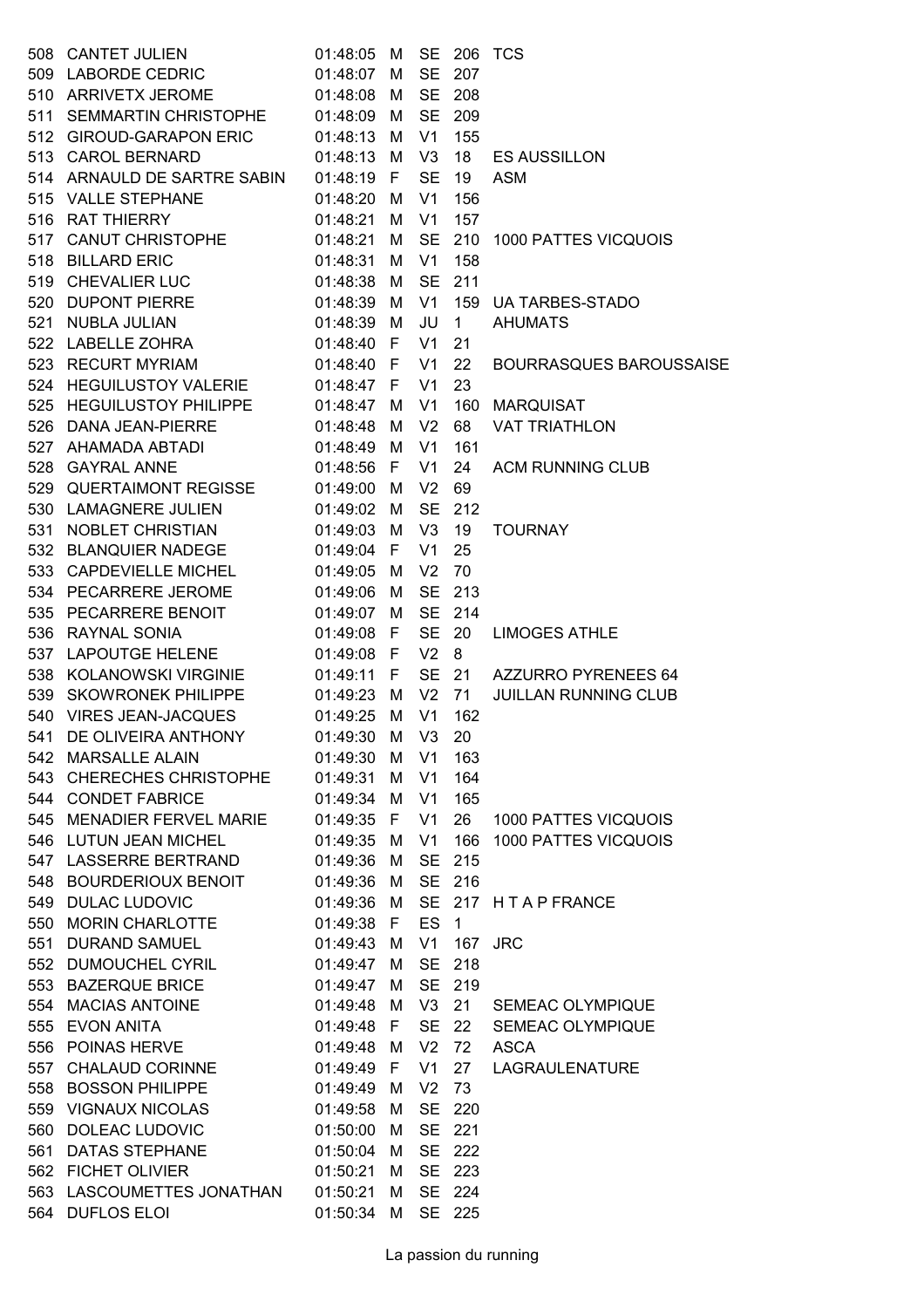| 565 CARRERE CHRISTOPHE                                                                      | 01:50:40 M      |     |                 |        | V1 168 ATHLE632                    |
|---------------------------------------------------------------------------------------------|-----------------|-----|-----------------|--------|------------------------------------|
| 566 BARNOLE REGIS                                                                           | 01:50:44 M      |     | V <sub>1</sub>  | 169    |                                    |
| 567 DULONG JEROME                                                                           | 01:50:51        | M   | V1              |        | 170 ASPTT AGEN                     |
| 568 ABADIE AUDREY                                                                           | 01:50:51 F      |     | SE 23           |        |                                    |
| 568 ABADIE AUDREY<br>569 DULONG DAMIEN                                                      | 01:50:51 M      |     |                 | SE 226 |                                    |
|                                                                                             | 01:50:54        | M   | <b>SE</b>       | 227    |                                    |
| 570 JARRY BORIS<br>571 BATAN NICOLAS                                                        | 01:50:54 M      |     |                 |        | SE 228 FSGT                        |
| 572 BARROIS LAURE                                                                           | 01:50:55 F      |     |                 | SE 24  | <b>UAT STADO</b>                   |
| 573 CATHALOGNE ALAIN                                                                        | 01:50:55 M      |     | V <sub>2</sub>  | 74     |                                    |
| 574 PERALEDA JEROME                                                                         | 01:50:55        | - M |                 |        | SE 229 TEAM MAX                    |
| 575 CONANEC CHRISTOPHE 01:50:56 M                                                           |                 |     | V <sub>1</sub>  |        | 171 TCC                            |
| 01:51:00 M<br>576 BARRE JULIEN                                                              |                 |     |                 | SE 230 |                                    |
| 577 ROMEO PHILIPPE 01:51:00 M                                                               |                 |     | <b>SE</b>       | 231    |                                    |
|                                                                                             |                 |     | V1              | 172    |                                    |
| 578 DEMAY STEVE 01:51:00 M<br>579 LOURDE DAVID 01:51:07 M                                   |                 |     | V1              |        | 173 VILLE LOURDES MAIRIE           |
| 580 ANDRAU PIERRE    01:51:14 M                                                             |                 |     | <b>SE</b>       |        | 232 UAT STADE                      |
|                                                                                             |                 |     | V <sub>2</sub>  | 75     |                                    |
| 581 CHARBONNEAU PHILIPPE 01:51:18 M<br>582 HARDY THIERRY 01:51:25 M                         |                 |     | <b>SE</b>       | 233    |                                    |
|                                                                                             |                 |     |                 |        |                                    |
| 583 URBANCZYK CHRISTOPHE 01:51:26 M                                                         |                 |     |                 | V1 174 |                                    |
| $01:51:28$ M<br>584 SOULIE PATRICK                                                          |                 |     | V <sub>3</sub>  | 22     |                                    |
| 585 SAINT-MARTIN DENIS 01:51:34 M                                                           |                 |     | V <sub>2</sub>  | 76     |                                    |
| 586 BERTRAND SOPHIE 01:51:38 F<br>587 ABADIE CELINE 01:51:38 F<br>588 DEGOS LOLO 01:51:42 M | 01:51:38 F      |     | V1              | 28     |                                    |
|                                                                                             |                 |     | <b>SE</b>       | 25     |                                    |
|                                                                                             |                 |     |                 |        | SE 234 BIG'OR NOT                  |
| 589 LACOUSSADE ELODIE                                                                       | 01:51:52 F      |     | <b>SE</b>       | 26     | <b>UAT</b>                         |
| 590 SIMEON-KNAEBEL JEAN-BAP                                                                 | 01:51:52 M      |     | <b>SE</b>       | 235    |                                    |
| 591 CHATELLIER DOMINIQUE                                                                    | 01:51:57 M      |     | V <sub>2</sub>  | 77     |                                    |
| 592 CARRERE JEROME                                                                          | 01:51:58 M      |     | V <sub>1</sub>  |        | 175 JUILLAN RUNNING CLUB           |
| 593 GUILHAMASSE VERONIQUE 01:51:59 F                                                        |                 |     | V <sub>1</sub>  | 29     |                                    |
| 594 SOLA PIERRE HENRI                                                                       | 01:51:59 M      |     | V <sub>1</sub>  | 176    |                                    |
| 595 LOSTE BORDENAVE GILLES   01:52:00 M                                                     |                 |     | V1              |        | 177 TEAM MAX                       |
| 596 MAUMUS DORIAN                                                                           | 01:52:02 M      |     | <b>SE</b>       | 236    |                                    |
| 597 MEYNIER CINDY 01:52:09 F                                                                |                 |     | <b>SE</b>       | 27     |                                    |
| 598 ESCALE CHRISTIAN 01:52:17 M V2 78                                                       |                 |     |                 |        |                                    |
| 599 ESCALE CHANTAL                                                                          | 01:52:19 F V2 9 |     |                 |        |                                    |
| 600 DURAND GILLES                                                                           |                 |     |                 |        | 01:52:30 M SE 237 SEMEAC OLYMPIQUE |
| 601 KAPAMBA JOSEPH 01:52:32 M                                                               |                 |     |                 | SE 238 |                                    |
| 602 CONTE-DULON GREGORY 01:52:35 M                                                          |                 |     |                 |        | V1 178 UAT STADO                   |
| 603 MEYNARD FREDERIC                                                                        | 01:52:40 M      |     |                 | SE 239 |                                    |
| 604 CAILLABET ANNA                                                                          | 01:52:42 F      |     | ES <sub>2</sub> |        |                                    |
| 605 CASTOLDI BAPTISTE                                                                       | 01:52:43 M      |     |                 | SE 240 |                                    |
| 606 RENAUD AURIANE                                                                          | 01:52:44 F      |     |                 | SE 28  | <b>SM MONTROUGE</b>                |
| 607 ORLIAC PAUL                                                                             |                 |     |                 |        | 01:52:46 M V3 23 ACM RUNNING CLUB  |
| 608 TRECULT ELISE                                                                           | 01:52:46 F      |     | SE 29           |        |                                    |
| 609 MARATZU VALERIE                                                                         | 01:52:47 F V1   |     |                 | 30     |                                    |
| 610 DANION LUDOVIC                                                                          |                 |     |                 |        | 01:52:48 M SE 241 BIG'OR NOT       |
| 611 LAINE LUDOVIC 01:52:50 M                                                                |                 |     |                 | SE 242 |                                    |
| 612 CASSAIGNE DANIEL                                                                        | 01:52:51 M      |     |                 | SE 243 |                                    |
| 613 ABADIE JEAN-LUC                                                                         | 01:52:51 M      |     |                 | V1 179 |                                    |
| 614 CARRIERE CYRIL                                                                          | 01:52:51 M      |     |                 | SE 244 |                                    |
| 615 MONGIE JEREMY                                                                           | 01:52:53 M      |     |                 |        | V1 180 AZZURRO PYRENEES 64         |
| 616 ALIES OLIVIER                                                                           | 01:52:53 M      |     | V1              | 181    |                                    |
| 617 LABRY ANTHONY                                                                           | 01:53:02 M      |     | V1              | 182    |                                    |
| 618 LAHORE CLEMENT                                                                          | 01:53:15 M      |     |                 |        | SE 245 ATHLETIC SPORTIF MAHER      |
| 619 PUECH SANDRINE                                                                          | 01:53:19 F      |     |                 | SE 30  | <b>TCS</b>                         |
| 620 LABANDIBAR JEAN JOSEPH 01:53:21 M                                                       |                 |     | V <sub>1</sub>  | 183    |                                    |
| 621 CAPDEVILLE ALEXANDRE   01:53:24 M V1                                                    |                 |     |                 | 184    |                                    |
|                                                                                             |                 |     |                 |        |                                    |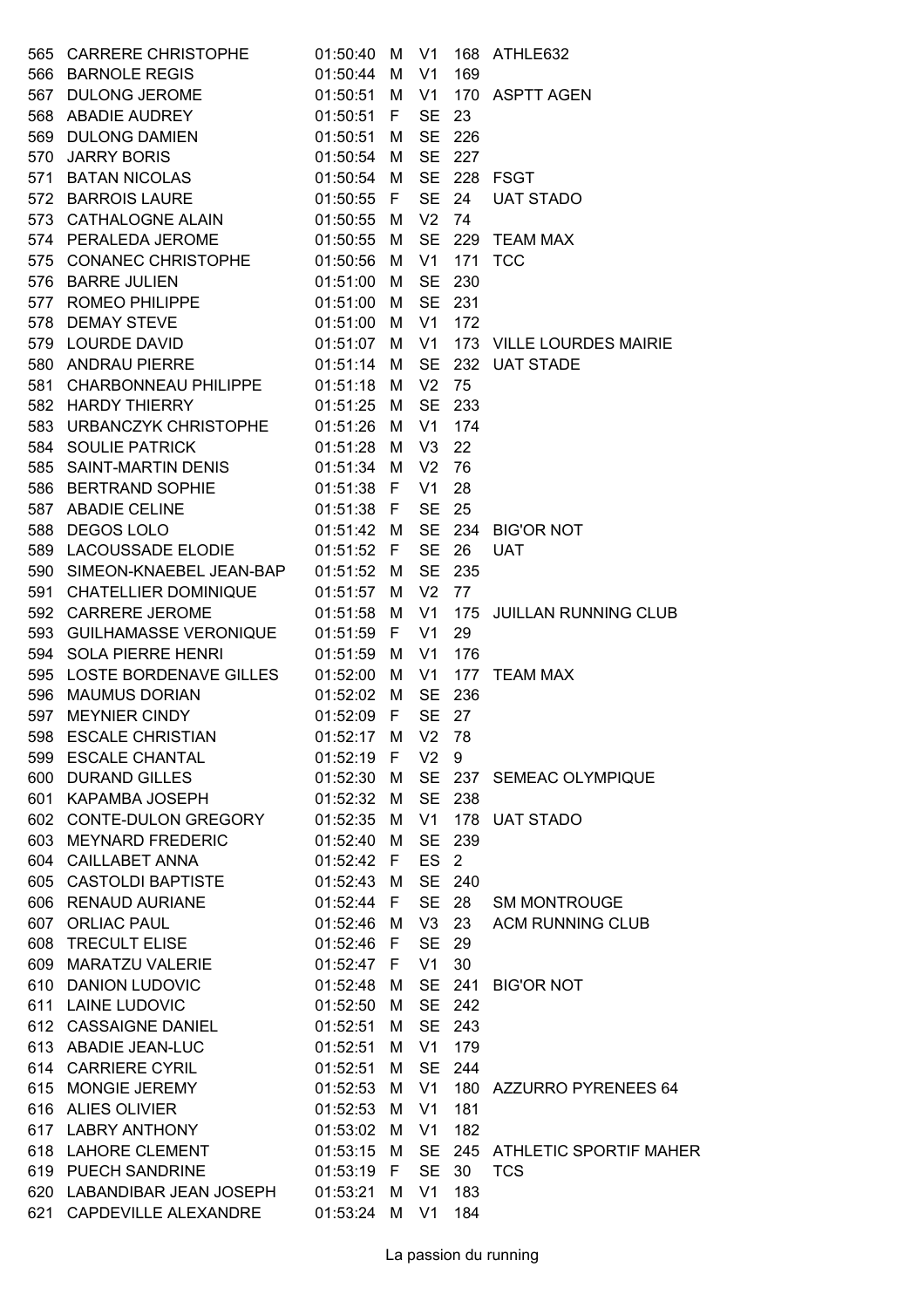|     | 622 BAQUE THIERRY                      | 01:53:29      | M            | V <sub>2</sub> | - 79         |                                |
|-----|----------------------------------------|---------------|--------------|----------------|--------------|--------------------------------|
|     | 623 FOURTEAU ERIC                      | 01:53:32 M    |              | <b>SE</b>      | 246          |                                |
| 624 | <b>MARRIAT ERIC</b>                    | 01:53:38      | M            | V <sub>1</sub> | 185          |                                |
|     | 625 CHAIGNEAU DIDIER                   | 01:53:44      | M            | V <sub>2</sub> | 80           |                                |
|     | 626 CHAHRABANE SOUAD                   | 01:53:45 F    |              | V <sub>2</sub> | 10           | <b>ACM RUNNING CLUB</b>        |
|     | 627 MACHADO MELANIE                    | 01:53:53 F    |              | <b>SE</b>      | 31           |                                |
|     | 628 LEMAIRE JACQUES                    | 01:53:57      | М            | V <sub>4</sub> | 4            | <b>ASC AUREILHAN</b>           |
|     | 629 FERRANTE PASCAL                    | 01:53:57      | M            | V <sub>1</sub> | 186          |                                |
|     | 630 PRUNERA-USACH STEPHANE             | 01:54:02      | M            | <b>SE</b>      | 247          |                                |
|     | 631 DE AMORIN PASCALE                  | 01:54:09 F    |              | <b>SE</b>      | 32           | <b>ACM RUNNING CLUB</b>        |
|     | 632 OZANNE JACKIE                      | 01:54:20 F    |              | V3             | $\mathbf{1}$ | <b>IBM FRANCE BORDEAUX</b>     |
|     | 633 MARTINS MARIE                      | 01:54:23      | $\mathsf{F}$ | V <sub>1</sub> | 31           | <b>ENDURENCE 65</b>            |
|     | 634 GAYET NADINE                       | 01:54:48 F    |              | V <sub>1</sub> | 32           |                                |
|     | 635 FRUTOS VICTOR                      | 01:54:55      | M            | V <sub>3</sub> | 24           | <b>STADE SAINT-GAUDENS</b>     |
|     | 636 SOUBIE MYRIAM                      | 01:54:55      | - F          | V <sub>1</sub> | 33           | <b>STADE SAINT-GAUDENS</b>     |
|     | 637 CASSOU MARYSE                      | 01:55:01      | - F          | V <sub>3</sub> | $2^{\circ}$  | <b>UA TARBES-STADO</b>         |
|     | 638 GANDEMER CHRISTELLE                | 01:55:01      | F.           | <b>SE</b>      | 33           |                                |
|     | 639 TASTET GEORGES                     | 01:55:11      | М            | V <sub>1</sub> | 187          |                                |
|     | 640 CARRERE CYRIL                      | 01:55:19 M    |              | <b>SE</b>      | 248          |                                |
|     | 641 ARNAU SANDRINE                     | 01:55:20 F    |              | SE 34          |              |                                |
|     | 642 GONZALES BENOIT                    | 01:55:21      | M            | <b>SE</b>      | 249          |                                |
|     | 643 LOUIS-ARCENE DOMINIQUE             | 01:55:26      | M            | V <sub>1</sub> |              | 188 1ER RHP                    |
|     | 644 TEULIERES LYDIE                    | 01:55:29 F    |              | V <sub>1</sub> | 34           | LES PETONS GRAGNAGUAIS         |
|     | 645 CRABOT BERNARD                     | 01:55:40      | M            | V <sub>2</sub> | 81           |                                |
|     | 646 CRABOT FABIENNE                    | 01:55:40      | F.           | V <sub>2</sub> | 11           |                                |
|     | 647 PREVOT NICOLAS                     | 01:55:41      | M            | V <sub>2</sub> | 82           | <b>JU BELLOC GAMB'DOUR</b>     |
|     | 648 PICCOLO SERGE                      | 01:55:45      | M            | V <sub>3</sub> | 25           |                                |
| 649 | <b>DELAGE PIERRE</b>                   | 01:55:50      | М            | V <sub>1</sub> | 189          |                                |
|     | 650 PAGES LAURENT                      | 01:55:58      | M            | <b>SE</b>      | 250          |                                |
| 651 | <b>DRIGOU PHILIPPE</b>                 | 01:56:02      | M            | V <sub>1</sub> |              | 190 LES CALLAOUS MIELAN        |
|     | 652 CANTONNET JACQUELINE               | 01:56:03      | F.           | V <sub>2</sub> | 12           |                                |
| 653 | <b>TOULOUZE ERIC</b>                   | 01:56:05      | М            | V <sub>1</sub> | 191          |                                |
| 654 | <b>BOURDA MATHIEU</b>                  | 01:56:06 M    |              | <b>SE</b>      | 251          |                                |
| 655 | <b>GEGOUE VALERIE</b>                  | 01:56:18      | F            | SE 35          |              | <b>ASC AUREILHAN</b>           |
|     | 656 BOSCHER JEAN FRANCOIS              | 01:56:22 M    |              |                | SE 252       |                                |
| 657 | <b>TRESARRIEU SANDRINE</b>             | 01:56:23      | F.           | <b>SE</b>      | 36           |                                |
|     | 658 GAUTIER BAPTISTE                   | 01:56:23 M    |              |                | SE 253       |                                |
|     | 659 VIGIER VANESSA                     | 01:56:23 F    |              | SE 37          |              |                                |
|     | 660 SALEFRANQUE VERONIQUE              | 01:56:25 F    |              | V <sub>1</sub> | 35           |                                |
|     | 661 AUDIBERT SOPHIE                    | 01:56:25 F    |              | <b>SE</b>      | - 38         |                                |
|     | 662 AMOSSE MAGALIE                     | 01:56:25 F    |              | <b>SE</b>      | 39           |                                |
|     | 663 GAVIGNIAUX SEBASTIEN               | 01:56:32 M    |              | V <sub>1</sub> | 192          |                                |
|     | 664 FRIOT VICTOR                       | 01:56:48 M    |              | <b>ES</b>      | 17           |                                |
|     | 665 VILLACRES CALINE                   | 01:56:51 F    |              | V1             | 36           | <b>ENTENTE SPORTIVE NANTER</b> |
|     | 666 PONSOLA BRIGITTE                   | 01:56:59 F    |              | V <sub>2</sub> | 13           | <b>TEAM GAMBADOUR</b>          |
|     | 667 CHANCHEVRIER CHRISTOPHE 01:57:14 M |               |              | V <sub>1</sub> |              | 193 ASC AUREILHAN              |
|     | 668 HORTALA DELPHINE                   | 01:57:15 F    |              | V <sub>1</sub> | 37           | <b>ASCAUREILHAN</b>            |
|     | 669 BLEZE-PASCAU JULIEN                | 01:57:23      | М            | <b>SE</b>      | 254          |                                |
|     | 670 SINAUD OLIVIER                     | 01:57:43      | М            | V <sub>2</sub> | 83           |                                |
|     | 671 BERLIVET YANN                      | 01:57:48      | M            | <b>SE</b>      | 255          |                                |
|     | 672 LATOUR VIRGINIE                    | 01:57:54 F    |              | SE 40          |              |                                |
|     | 673 LATOUR ARNAUD                      | 01:57:54 M    |              | V <sub>1</sub> | 194          |                                |
|     | 674 AGUILLON AURORE                    | 01:57:58 F    |              | <b>SE</b>      | 41           |                                |
|     | 675 DERYCKX ARNAUD                     | 01:58:01      | M            | V <sub>1</sub> | 195          |                                |
|     | 676 MONTARDI PATRICK                   | 01:58:33 M    |              | V <sub>1</sub> |              | 196 SEMEAC OLYMPIQUE           |
|     | 677 HUMBERT DANIEL                     | 01:58:35 M    |              | V <sub>2</sub> | 84           | <b>JSO ODOS</b>                |
|     | 678 GALLATO FREDERIC                   | 01:58:52 M V1 |              |                | 197          |                                |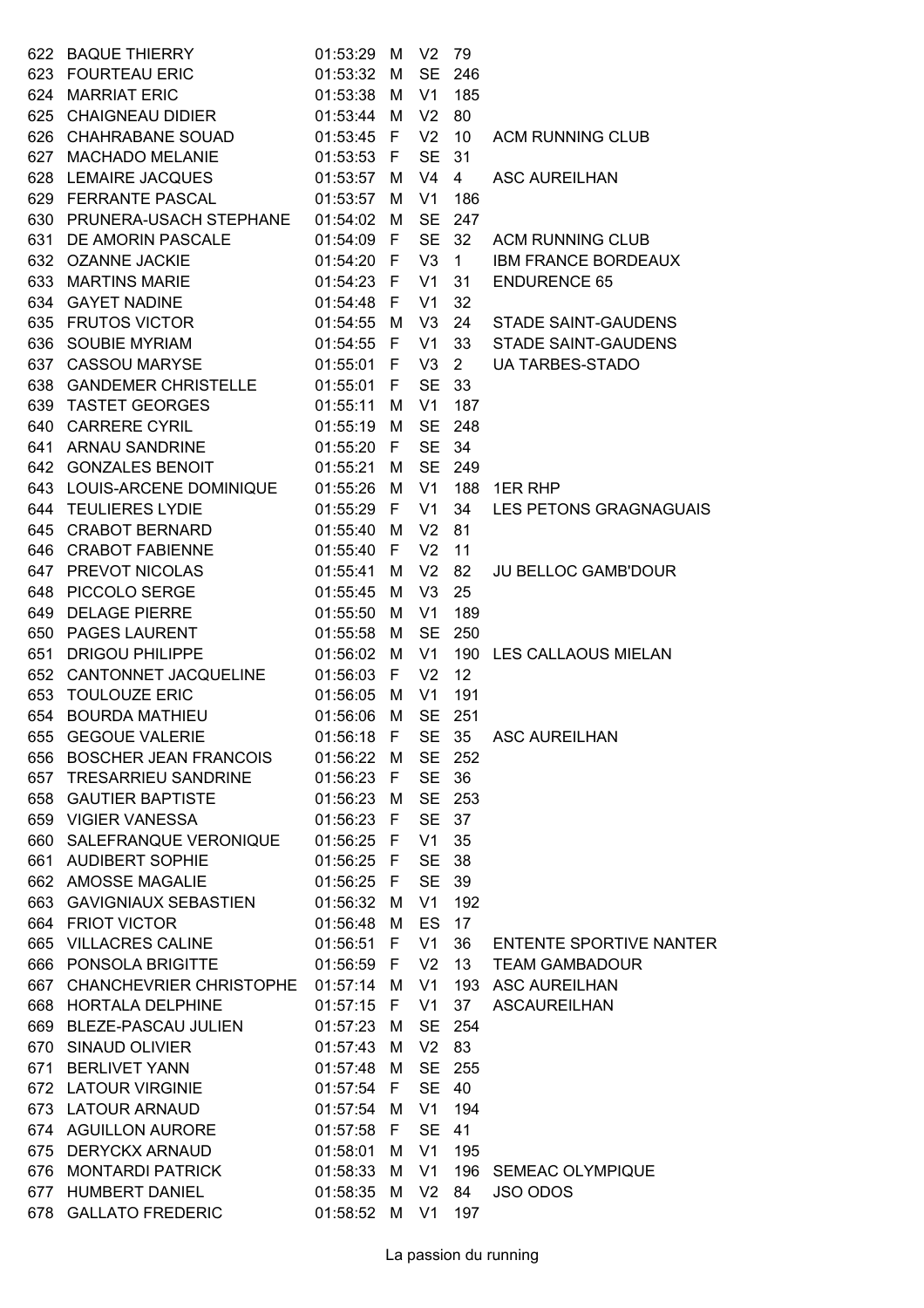| 679 | EGLOFF SYLVAIN                      | 01:59:00               | М        | <b>SE</b>      | 256            |                         |
|-----|-------------------------------------|------------------------|----------|----------------|----------------|-------------------------|
| 680 | <b>VITALI PATRICE</b>               | 01:59:00               | M        | V <sub>1</sub> | 198            |                         |
|     | 681 EL MANKOUCH MALIKA              | 01:59:01               | F        | V <sub>1</sub> | 38             | <b>HTAP FRANCE</b>      |
|     | 682 CHAHAT HOCINE                   | 01:59:02 M             |          | V <sub>2</sub> | 85             | 1000 PATTES VIQUOIS     |
|     | 683 HIMAMI MOHAMMED                 | 01:59:09               | M        | V <sub>1</sub> | 199            |                         |
|     | 684 LE CAR PAUL                     | 01:59:14               | M        | V <sub>1</sub> | 200            |                         |
|     | 685 PEYREBERE GERARD                | 01:59:15               | M        | V <sub>3</sub> | 26             |                         |
|     | 686 SARNIGUET VERONIQUE             | 01:59:15               | F.       | V1             | 39             | <b>AHUMATS</b>          |
|     | 687 FOURCADE DAVID                  | 01:59:17 M             |          | <b>SE</b>      | 257            |                         |
| 688 | BALLESTRA CECILE                    | 01:59:19 F             |          | V1             | 40             |                         |
| 689 | BERMENT MARJOLAINE 01:59:21 F       |                        |          | SE             | 42             |                         |
| 690 | MONGIL STEPHANIE                    | 01:59:22 F             |          | <b>SE</b>      | 43             |                         |
| 691 | GUICHANNE ANNE GAELLE 01:59:23 F    |                        |          | V1             | 41             |                         |
|     | 692 RAIFFE GERALD                   | 01:59:30               | M        | <b>SE</b>      | 258            |                         |
| 693 | DALIER FRANCK <b>Example 20</b>     | 01:59:31               | M        | V1             | 201            |                         |
|     | 694 GAYRAUD LAURE                   | 01:59:31               | F.       | <b>SE</b>      | 44             |                         |
|     | 695 BLANC RAPHAEL                   | 01:59:37               | M        | <b>SE</b>      | 259            |                         |
|     | 696 CARRERE BERNARD                 | 01:59:45               | M        | V <sub>2</sub> | 86             |                         |
| 697 | <b>NUBLA CYRILLE</b>                | 01:59:52               | M        | V <sub>1</sub> | 202            | AHUMATS                 |
| 698 | CADENE CECILE <b>SAMPLE</b>         | 01:59:56               | -F       | V1             | 42             |                         |
|     | 699 DEVOS GERARD                    | 02:00:06               | M        | V <sub>2</sub> | 87             |                         |
|     | 700 ALGAR SOLEDAD                   | 02:00:06 F             |          | V1             | 43             | 65012                   |
|     | 701 PATINO ERIC                     | 02:00:11               | M        | V1             | 203            |                         |
|     | 702 JAMBON MANON                    | 02:00:11 F             |          | <b>SE</b>      | 45             |                         |
|     | 703 LABANDIBAR DANIELLE             | 02:00:17 F             |          | V1             | 44             |                         |
|     | 704 GONZALEZ QUERO JOAQUIM          | 02:00:17 M             |          | V <sub>4</sub> | 5 <sub>5</sub> | <b>ACM RUNNING CLUB</b> |
|     | 705 AUBERT ANNE CATHERINE           | 02:00:19               | -F       | <b>SE</b>      | 46             |                         |
| 706 | <b>GIRARDIN LUC</b>                 | 02:00:20               | M        | <b>SE</b>      | 260            |                         |
| 707 | PETITBENOIT ERIC                    | 02:00:27               |          | V <sub>1</sub> | 204            |                         |
|     | 708 CATURLA LAETITIA                | 02:00:28               | М<br>- F | V1             | 45             |                         |
| 709 | <b>DAVID CELINE</b>                 | 02:00:32 F             |          | <b>SE</b>      | 47             |                         |
| 710 | <b>MORAS ISABELLE</b>               | 02:01:00               | - F      | V1             | 46             |                         |
| 711 | <b>GOURET RAPHAEL</b>               | 02:01:12               | M        | ES             | 18             |                         |
|     | $02:01:18$ M SE<br>712 PEPION YOANN |                        |          |                | 261            |                         |
|     | 713 HOURCADET THIERRY               | 02:01:19 M             |          | V1             | 205            |                         |
|     | 714 PIOT ALAIN                      | 02:01:40               | M        | V3             | 27             |                         |
|     | 715 GONZALEZ PASCAL                 | 02:01:40               | M        | V3             | 28             |                         |
|     | 716 DE FREITAS TONY                 | 02:01:44               | M        | V <sub>2</sub> | 88             | <b>SEMEAC OLYMPIQUE</b> |
|     | 717 ROMANA ALBAN                    | 02:01:47               | M        | V <sub>2</sub> | 89             |                         |
|     | 718 BIDAU MICHELE                   | 02:01:50               | F.       | V1             | 47             |                         |
|     | 719 TRICHET BRUNO                   | 02:01:51               | M        | V1             | 206            |                         |
|     | 720 DESSEAUX BENOIT                 | 02:01:56               | M        | V1             | 207            |                         |
|     | 721 BASCANS CAROLE                  | 02:01:56 F             |          | V1             | 48             | 3 MOUSQUETAIRES         |
|     | 722 CLAVERIE SOPHIE                 | 02:01:58 F             |          | <b>SE</b>      | 48             |                         |
|     | 723 FOURCASSIE KARINE               |                        |          | V1             | 49             |                         |
|     | 724 DAVID GERARD                    | 02:01:58 F<br>02:02:00 |          | V <sub>2</sub> | 90             |                         |
|     | 725 BIBE MARJORIE                   |                        | M        | <b>SE</b>      | 49             |                         |
|     |                                     | 02:02:12 F             |          |                |                |                         |
|     | 726 CARRERE DOMINIQUE               | 02:02:13 F             |          | V <sub>2</sub> | 14             |                         |
|     | 727 DUESO PATRICK                   | 02:02:18               | M        | V1             | 208            |                         |
|     | 728 MAMPRIN SIMONE                  | 02:02:23 F             |          | V <sub>2</sub> | 15             |                         |
| 729 | MOUNEYRES SYLVIE                    | 02:02:28 F             |          | V <sub>1</sub> | 50             |                         |
|     | 730 DUPONT BARBARA                  | 02:02:29 F             |          | V1             | 51             | LOURDES TRIATHLON       |
|     | 731 PERE AUDREY                     | 02:02:54 F             |          | <b>SE</b>      | 50             |                         |
|     | 732 BIBE FREDERIC                   | 02:02:55               | M        | V1             | 209            |                         |
|     | 733 PULITO BENOIT                   | 02:03:08               | M        | <b>SE</b>      | 262            |                         |
|     | 734 SEMPASTOUS JEAN-PAUL 02:03:13   |                        | M        | V3             | 29             |                         |
|     | 735 CHERECHES INGRID                | 02:03:18 F             |          | SE 51          |                |                         |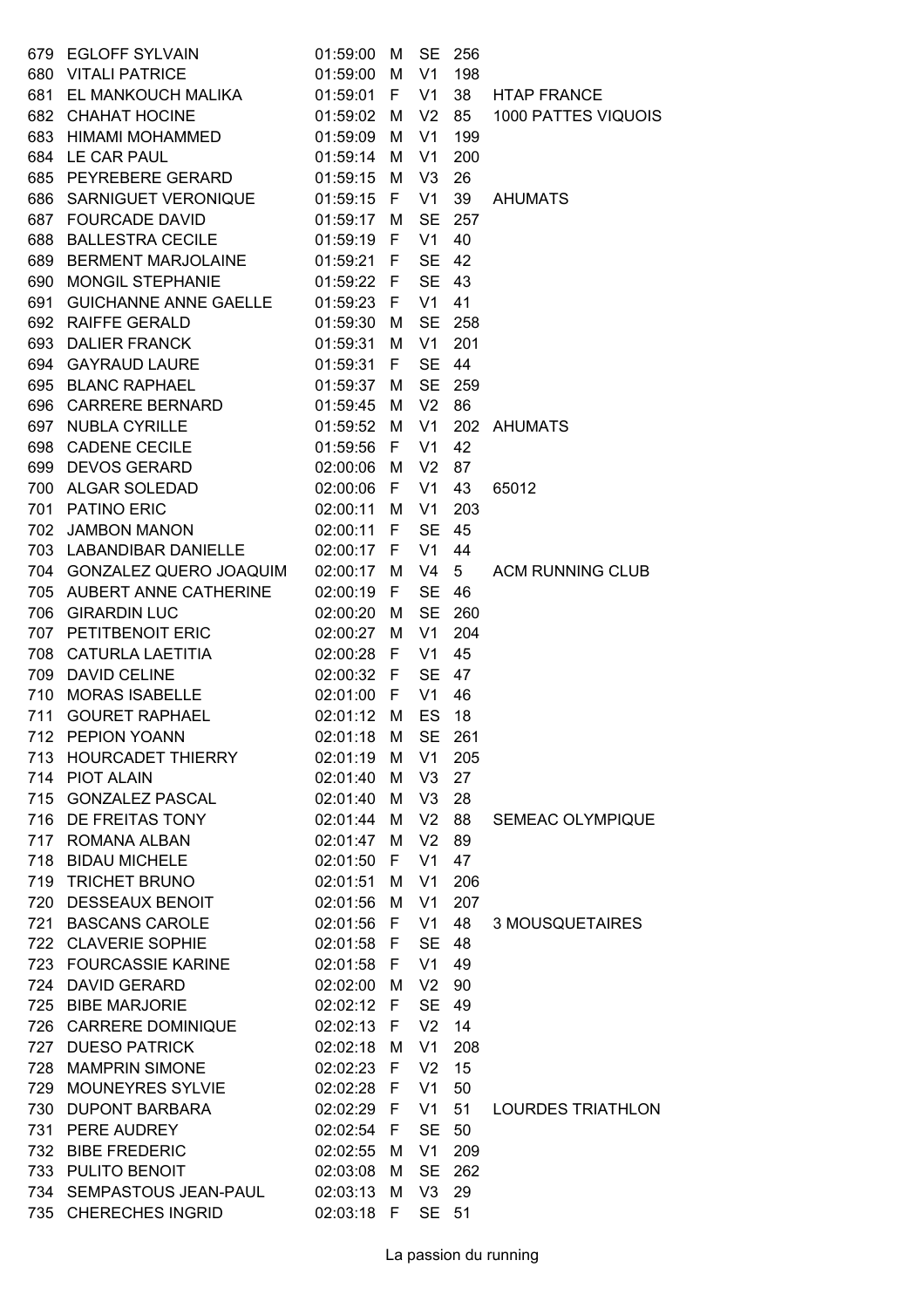| 736 | <b>CENAC JEAN PHILIPPE</b>    | 02:03:33   | M   | V1             | 210            |                         |
|-----|-------------------------------|------------|-----|----------------|----------------|-------------------------|
| 737 | <b>GALY SABINE</b>            | 02:03:33 F |     | V1             | 52             | LES TROTTINEUSES DE L'I |
| 738 | <b>VANLAER CLEMENTINE</b>     | 02:03:34 F |     | ES             | $\mathbf{3}$   |                         |
| 739 | PROFFIT PAULINE               | 02:03:54   | - F | <b>SE</b>      | 52             |                         |
| 740 | JANOWICZ RADOSLAW             | 02:04:14   | M   | <b>SE</b>      | 263            | <b>RUGBY SEMEAC</b>     |
| 741 | <b>BOUSSAROQUE HUBERT</b>     | 02:04:18   | м   | V <sub>2</sub> | 91             |                         |
| 742 | SIVADON ODILE                 | 02:04:18   | -F  | V <sub>1</sub> | 53             |                         |
|     | 743 CHAOUKY HAMIDA            | 02:04:20   | -F  | V <sub>3</sub> | 3              |                         |
|     | 744 BEARD EVELYNE             | 02:05:13   | - F | V <sub>2</sub> | 16             |                         |
| 745 | <b>DOMEC SERGE</b>            | 02:05:21   | M   | V <sub>2</sub> | 92             |                         |
| 746 | <b>DOYA ESTHER</b>            | 02:05:41   | F   | <b>SE</b>      | 53             |                         |
| 747 | <b>BURTIN PASCAL ISABELLE</b> | 02:05:52 F |     | V1             | 54             | JOELETTE 1              |
|     | 748 SIMEON-KNAEBEL MARIE      | 02:05:52 F |     | V <sub>1</sub> | 55             | JOELETTE 2              |
| 749 | <b>GUENANTIN GERALDINE</b>    | 02:05:53   | F   | V <sub>1</sub> | 56             | JOELETTE 2              |
|     | 750 VINUALES PATRICK          | 02:05:53   | м   | V <sub>2</sub> | 93             | JOELETTE 3              |
| 751 | <b>DUPONT ANDRE</b>           | 02:05:53   | M   | V <sub>2</sub> | 94             | JOELETTE 3              |
|     | 752 CASTET IRENE              | 02:05:54   | - F | V3             | $\overline{4}$ | <b>JOELETTE 2</b>       |
| 753 | SABATTIER MARTINE             | 02:05:54 F |     | V <sub>2</sub> | 17             | <b>LES PESTIFERES</b>   |
| 754 | DUPONCHEEL FABRICE            | 02:05:54   | м   | V <sub>1</sub> | 211            | <b>JOELETTE 2</b>       |
| 755 | <b>LAFOURCADE PATRICE</b>     | 02:05:55   | M   | V <sub>2</sub> | 95             | JOELETTE 3              |
|     | 756 FOUREL MARIEL             | 02:05:55 F |     | V <sub>2</sub> | 18             | JOELETTE 3              |
| 757 | PARENT JEAN-MARC              | 02:05:55   | M   | V <sub>2</sub> | 96             | JOELETTE 3              |
| 758 | <b>SEXTON DANIELE</b>         | 02:05:55   | F   | V <sub>1</sub> | 57             | JOELETTE 2              |
| 759 | OULIE CHRISTOPHE              | 02:05:56   | м   | V <sub>1</sub> | 212            | JOELETTE 2              |
| 760 | <b>BARATS MARIE PIERRE</b>    | 02:05:56   | - F | V <sub>1</sub> | 58             |                         |
| 761 | <b>HANDS LUCY</b>             | 02:05:56   | F   | V <sub>1</sub> | 59             | JOELETTE 1              |
| 762 | CORBERAN PATRICK              | 02:05:56   | м   | V <sub>2</sub> | 97             | JOELETTE 3              |
| 763 | <b>TRUCHETET VERO</b>         | 02:05:57   | F   | V <sub>2</sub> | 19             | JOELETTE 3              |
| 764 | <b>MALLEN ANNE</b>            | 02:05:57   | F   | V <sub>1</sub> | 60             | JOELETTE 2              |
|     | 765 CANDEBAT SASKJA           | 02:05:57 F |     | V <sub>1</sub> | 61             | JOELETTE 2              |
| 766 | DI TRAPANI JOSEPH             | 02:05:57   | м   | V <sub>2</sub> | 98             | JOELETTE 1              |
| 767 | <b>DUPOUY AURELIE</b>         | 02:05:57   | F   | <b>SE</b>      | 54             | JOELETTE 2              |
| 768 | SANTOLARIA BERNARD            | 02:05:57   | M   | V <sub>2</sub> | 99             | JOELETTE 1              |
|     | 769 VINUALES MARIE            | 02:05:58 F |     |                |                | SE 55 JOELETTE 1        |
|     | 770 MAZZOTI ROBERT            | 02:05:58 M |     | V1             |                | 213 JOELETTE 1          |
|     | 771 PONTICO JUDITH            | 02:05:58 F |     | V <sub>1</sub> | 62             | JOELETTE 3              |
| 772 | <b>MERRIEN MICHEL</b>         | 02:05:58   | M   | V <sub>3</sub> | 30             | <b>JOELETTE 1</b>       |
|     | 773 ARNAUDIN JEAN-CLAUDE      | 02:05:58   | м   | V <sub>3</sub> | 31             | JOELETTE 1              |
|     | 774 ESCALE MARIE-THERESE      | 02:05:59   | -F  | V <sub>2</sub> | 20             | JOELETTE 3              |
|     | 775 CABROL JEAN FRANCOIS      | 02:06:12   | M   | V <sub>2</sub> | 100            |                         |
|     | 776 OUSSET PATRICE            | 02:06:22   | м   | V <sub>1</sub> | 214            |                         |
|     | 777 AUBAC ROMAIN              | 02:06:38   | м   | <b>SE</b>      | 264            |                         |
|     | 778 PASQUIER JEAN MARC        | 02:06:39   | M   | <b>SE</b>      | 265            |                         |
|     | 779 BARDET ANNE LISE          | 02:06:45 F |     | V <sub>1</sub> | 63             |                         |
|     | 780 FOURCADE MILENE           | 02:06:45   | - F | <b>SE</b>      | 56             | LES TROTTINEUSES DE L'I |
| 781 | <b>OLLIER STEPHANIE</b>       | 02:06:53   | F   | V1             | 64             | <b>ACM RUNNING CLUB</b> |
|     | 782 CHAPELLE MARC             | 02:06:54   | м   | <b>SE</b>      | 266            |                         |
|     | 783 DERYCKX PASCAL            | 02:07:18   | М   | V <sub>1</sub> | 215            |                         |
|     | 784 BERNISSAN BERNARD         | 02:07:19   | M   | V <sub>1</sub> |                | 216 ORIEUX RACING CLUB  |
|     | 785 POUET GERARD              | 02:07:30   | M   | V <sub>3</sub> | 32             |                         |
| 786 | <b>SCHROPF OKSANNA</b>        | 02:07:40 F |     | ES             | 4              |                         |
| 787 | <b>CLARENS CARINE</b>         | 02:07:45 F |     | V <sub>1</sub> | 65             |                         |
|     | 788 MENINI CECILE             | 02:08:04 F |     | V <sub>1</sub> | 66             |                         |
| 789 | <b>FEGNE JEAN</b>             | 02:08:43   | M   | V <sub>2</sub> | 101            |                         |
|     | 790 PONSOLA SEVERINE          | 02:08:50   | F   | <b>SE</b>      | 57             | <b>TEAM GAMBADOUR</b>   |
| 791 | <b>DESIATO DOMINIQUE</b>      | 02:09:00   | м   | V <sub>2</sub> | 102            |                         |
|     | 792 ALFEREZ CLAVERE FLORENC   | 02:09:30 F |     | V1             | 67             |                         |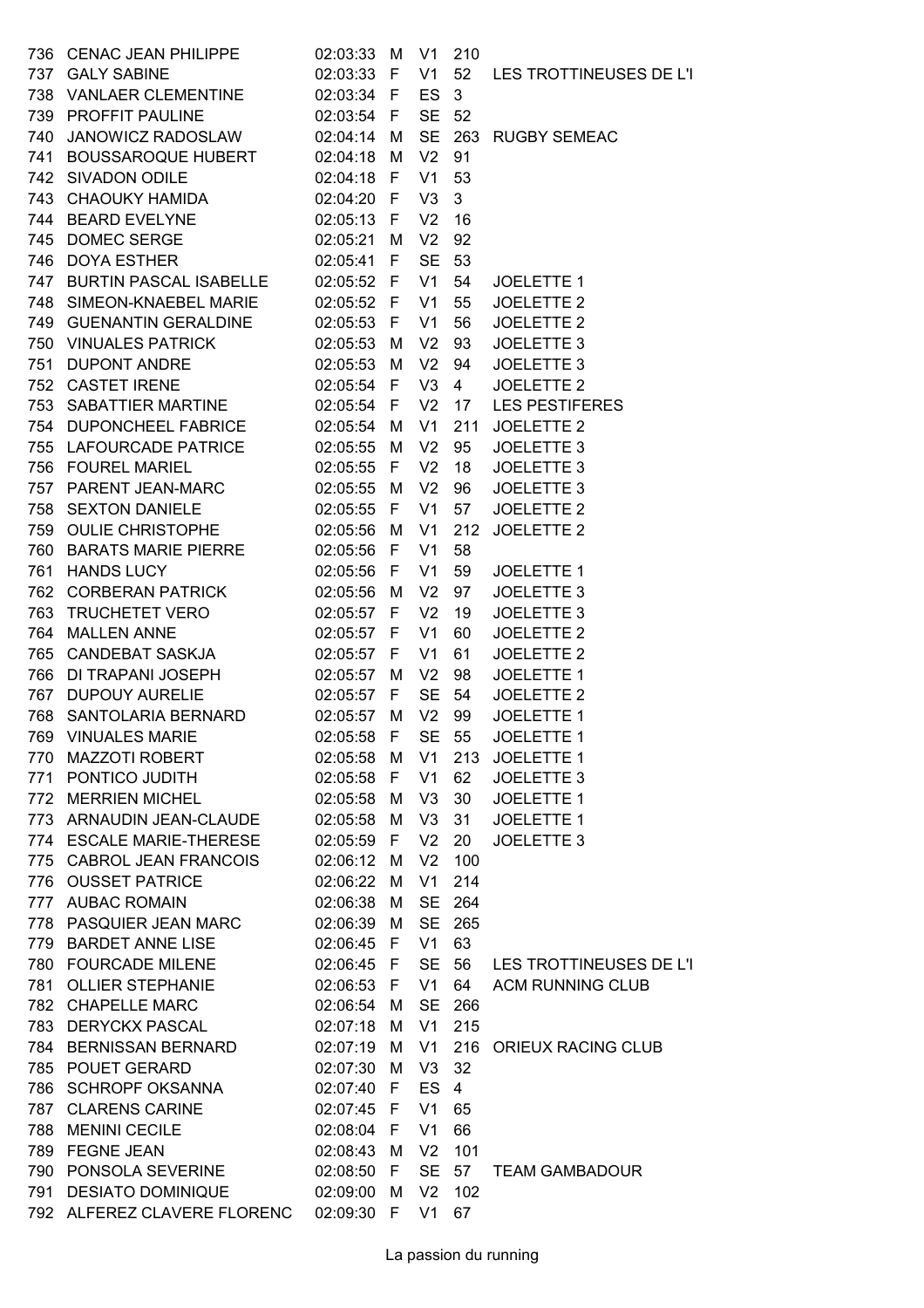| 793        |                                                                                                                               | 02:09:30 F           |   | V <sub>2</sub>       | 21              |                                              |
|------------|-------------------------------------------------------------------------------------------------------------------------------|----------------------|---|----------------------|-----------------|----------------------------------------------|
|            | COSTE SYLVIE<br>OBER SYLVIE<br>794 OBER SYLVIE                                                                                | 02:09:30 F           |   | V <sub>2</sub>       | 22              |                                              |
|            | 795 DANCEDE MARIE NOELLE 02:09:31 F                                                                                           |                      |   | V1                   | 68              |                                              |
|            | 796 COMPAGNET FRANCOIS 02:09:39 M                                                                                             |                      |   | V1                   | 217             |                                              |
|            | 797 CARMOUZE CHRISTIAN 02:09:39 M                                                                                             |                      |   | V <sub>1</sub>       | 218             | TCMS                                         |
|            | 798 LAMEIRAS LIZBELLE                                                                                                         | 02:09:54 F           |   | V <sub>1</sub>       | 69              |                                              |
|            | 799 OLLIER SERGE                                                                                                              | 02:10:00 M           |   | V <sub>1</sub>       | 219             |                                              |
|            | 800 SCHMUCK GUILLAUME 02:10:05 M<br>801 DURAND JEANNE 02:10:05 M                                                              |                      |   | <b>SE</b>            | 267             |                                              |
|            |                                                                                                                               |                      |   | <b>SE</b>            | 58              |                                              |
|            |                                                                                                                               |                      |   | <b>SE</b>            | 268             |                                              |
|            |                                                                                                                               |                      |   | <b>SE</b>            | 59              |                                              |
|            | 802 CHERIF GREGORY 02:10:31 M<br>803 WOLF JAMIE 02:10:34 F<br>804 DOS REIS JULIE 02:10:34 F<br>805 COTTE SEBASTIEN 02:10:36 M |                      |   | SE 60                |                 |                                              |
|            |                                                                                                                               |                      |   | <b>SE</b>            | 269             |                                              |
|            | 806 AZAU MARION                                                                                                               |                      |   | <b>SE</b>            | 61              |                                              |
|            | $02:10:38$ F                                                                                                                  |                      |   |                      | 62              |                                              |
|            | 807 DUVAL CAROLINE 02:10:39 F<br>808 SANS JULIEN 02:10:50 M                                                                   |                      |   | <b>SE</b>            | SE 270          |                                              |
|            | 809 MARDARGENT STEPHANIE 02:10:57 F                                                                                           |                      |   | V1                   |                 |                                              |
|            |                                                                                                                               |                      |   |                      | 70              |                                              |
|            | 810 BEYRAND ESTELLE 02:11:43 F                                                                                                |                      |   | <b>SE</b>            | 63              |                                              |
|            | 811 CORTEZ SONIA 02:11:43 F<br>812 DAUBAN NADINE 02:12:01 F                                                                   |                      |   | V <sub>1</sub>       | 71              |                                              |
|            |                                                                                                                               |                      |   | V <sub>1</sub>       | 72              | <b>NEANT</b>                                 |
|            | 813 VERO FREDERIQUE 02:12:48 F                                                                                                |                      |   | <b>SE</b>            | 64              |                                              |
|            | 814 DEVILLEPOIX EMMANUEL 02:12:49 M                                                                                           |                      |   | V <sub>1</sub>       | 220             |                                              |
|            | 815 DESERT CARINE<br>$02:12:49$ F                                                                                             |                      |   | V <sub>1</sub>       | 73              | AIGLES DE PAU                                |
|            | 816 MENDOUSSE GUY 02:12:58 M                                                                                                  |                      |   | V3                   | 33              | <b>ASTARAC FOND CLUB</b>                     |
|            | 817 NARBEBURU CATHERINE 02:13:15 F                                                                                            |                      |   | V1                   | 74              |                                              |
|            | 818 DE SOUSA NICOLAS 02:13:27 M                                                                                               |                      |   | <b>SE</b>            | 271             |                                              |
|            | 819 MALVAL VIRGINIE                                                                                                           | 02:13:56 F           |   | SE 65                |                 |                                              |
| 820        | FIDAMI PAUL FRANCOIS 02:14:11 M                                                                                               |                      |   | V <sub>1</sub>       | 221             |                                              |
|            | 821 BALDI NELLY                                                                                                               | 02:14:12 F           |   | <b>SE</b>            | 66              |                                              |
|            | 822 POUET FREDERIQUE 02:15:26 F<br>823 BARBE RACHEL 02:15:31 F<br>824 GARCIA EUNICE 02:15:31 F                                |                      |   | V <sub>2</sub>       | 23              |                                              |
|            |                                                                                                                               |                      |   | V <sub>1</sub>       | 75              |                                              |
|            |                                                                                                                               |                      |   | V1 76                |                 | SEMEAC OLYMPIQUE                             |
| 825        | <b>LOO ANAIS</b>                                                                                                              |                      |   |                      |                 |                                              |
|            | 826 FOUREL ERIC                                                                                                               |                      |   |                      |                 |                                              |
|            | 827 CRASPAY NOEMIE                                                                                                            | 02:16:48 F           |   | SE 67                |                 |                                              |
|            | 828 DUVIGNEAU JEAN CLAUDE 02:17:21 M                                                                                          |                      |   | V4                   | $6\overline{6}$ | <b>ASC AUREILHAN</b>                         |
|            | 829 VIALAR MATHILDE                                                                                                           | 02:17:57             | F | ES <sub>5</sub>      |                 |                                              |
|            | 830 BORRIES OLIVIER                                                                                                           | 02:18:37             | M | V <sub>1</sub>       | 222             |                                              |
|            | 831 VIGNON-BARTHELEMY PATRI                                                                                                   | 02:19:25 M           |   | V1                   |                 | 223 ACM                                      |
|            | 832 SAURINE CORALIE                                                                                                           | 02:19:26 F           |   | <b>SE</b>            | 68              |                                              |
|            | 833 LATOUR-VERSWIJVER GEORG                                                                                                   | 02:20:06             | M | V <sub>3</sub>       | 34              |                                              |
|            | 834 LEBECQUE STEPHANE                                                                                                         | 02:21:41             | M | V <sub>2</sub>       | 104             |                                              |
|            | 835 ROLLAND THIERRY                                                                                                           | 02:21:42             | M | V1                   | 224             |                                              |
|            | 836 ESCOT-SEP FREDERIQUE                                                                                                      | 02:22:08 F           |   |                      | V1 77           | <b>SEMEAC OLYMPIQUE</b>                      |
|            | 837 CHARRIEAU EDITH                                                                                                           | 02:22:08 F           |   | V <sub>1</sub>       | 78              | SEMEAC OLYMPIQUE                             |
| 838        | DUPUY NATHALIE                                                                                                                | 02:22:09 F           |   | <b>SE</b>            | 69              | SEMEAC OLYMPIQUE                             |
|            | 839 GENDRE LAETITIA                                                                                                           | 02:22:09 F           |   | <b>SE</b>            | 70              |                                              |
|            | 840 LOZANO CHRYSTELLE                                                                                                         | 02:22:10 F           |   | <b>SE</b>            | 71              | S/L SEMEAC OLYMPIQUE                         |
|            | 841 PELLEFIGUES DIANA                                                                                                         | 02:22:10 F           |   | V1                   | 79              | SEMEAC OLYMPIQUE                             |
|            | 842 HUBERT NATHA                                                                                                              | 02:22:10 F           |   | V <sub>1</sub>       | 80              | SEMEAC OLYMPIQUE                             |
| 843        | NOIRJEAN ALINE                                                                                                                | 02:22:10 F           |   | <b>SE</b>            | 72              | SEMEAC OLYMPIQUE                             |
|            |                                                                                                                               |                      |   |                      |                 |                                              |
| 844<br>845 | <b>DUCOMBS BERNARD</b><br><b>LOZANO PHILIPPE</b>                                                                              | 02:22:10<br>02:22:10 | M | V <sub>2</sub><br>V1 |                 | 105 SEMEAC OLYMPIQUE<br>225 SEMEAC OLYMPIQUE |
|            |                                                                                                                               |                      | M |                      |                 |                                              |
|            | 846 PY THIERRY                                                                                                                | 02:22:11             | м | V <sub>2</sub>       |                 | 106 SEMEAC OLYMPIQUE                         |
|            | 847 CAZAJOUS CHRISTINE                                                                                                        | 02:22:11             | F | V <sub>1</sub>       | 81              | SEMEAC OLYMPIQUE                             |
| 848        | <b>MEDINA VIRGINIE</b>                                                                                                        | 02:22:12 F           |   | V <sub>1</sub>       | 82              | SEMEAC OLYMPIQUE                             |
|            | 849 LHERETE JULIE                                                                                                             | 02:22:12 F           |   | <b>SE</b>            | 73              |                                              |